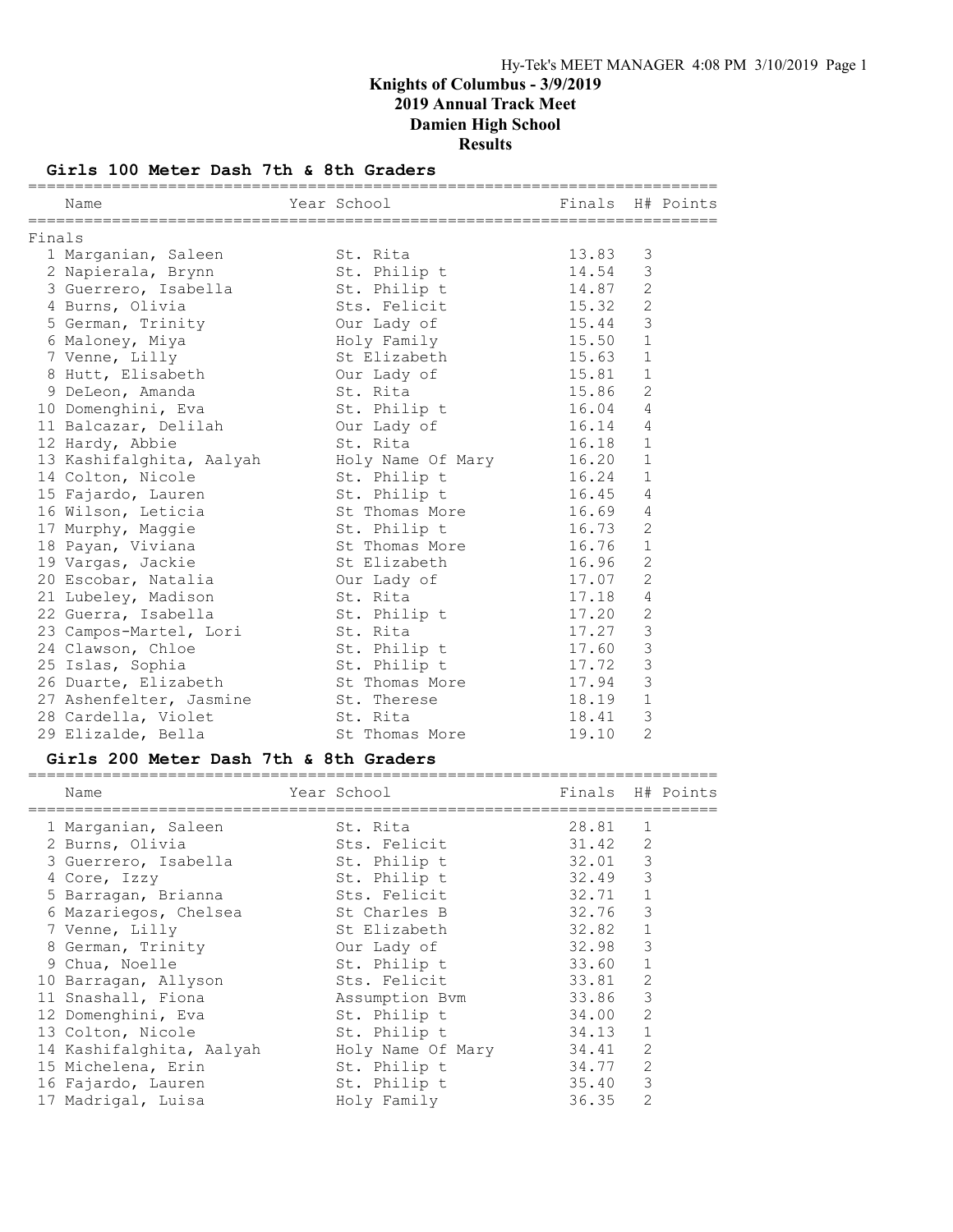### ....Girls 200 Meter Dash 7th & 8th Graders

| 18 Murphy, Maggie   | St. Philip t | 36.60 1 |                |
|---------------------|--------------|---------|----------------|
| 19 Guerra, Isabella | St. Philip t | 37.56   | $\overline{2}$ |
| 20 Clawson, Chloe   | St. Philip t | 37.70   | $\overline{2}$ |
| 21 Escobar, Natalia | Our Lady of  | 37.91   | $\blacksquare$ |
| 22 Valdivia, Sarah  | Our Lady of  | 38.11   | - 3            |
| 23 Islas, Sophia    | St. Philip t | 38.96 1 |                |

#### Girls 400 Meter Dash 7th & 8th Graders

==========================================================================

| Name                                                                                                                                                                                                                                                                                                                                                                                                                               | Year School                                                                                                                                                                                                                                                                                                  | Finals                                                                                                                                                                                             | H# Points                                                                                                                                                              |
|------------------------------------------------------------------------------------------------------------------------------------------------------------------------------------------------------------------------------------------------------------------------------------------------------------------------------------------------------------------------------------------------------------------------------------|--------------------------------------------------------------------------------------------------------------------------------------------------------------------------------------------------------------------------------------------------------------------------------------------------------------|----------------------------------------------------------------------------------------------------------------------------------------------------------------------------------------------------|------------------------------------------------------------------------------------------------------------------------------------------------------------------------|
| 1 Kvochak, Cecilia<br>2 Napierala, Brynn<br>3 Wise, Anwen<br>4 Core, Izzy<br>5 Howie, Elle<br>6 Snashall, Fiona<br>7 Kvochak, Clare<br>8 Chua, Noelle<br>9 Barragan, Allyson<br>10 Jaffa-Torres, Chloe<br>11 Michelena, Erin<br>12 DeLeon, Amanda<br>13 Madrigal, Luisa<br>14 Udell, Veronica<br>15 Bachmann, Danica<br>16 Lubeley, Madison<br>17 Armstrong, Jessie<br>18 Valdivia, Sarah<br>Girls 800 Meter Run 7th & 8th Graders | ===========================<br>St. Philip t<br>St. Philip t<br>St. Philip t<br>St. Philip t<br>Our Lady of<br>Assumption Bvm<br>St. Philip t<br>St. Philip t<br>Sts. Felicit<br>St Charles B<br>St. Philip t<br>St. Rita<br>Holy Family<br>Holy Family<br>Holy Family<br>St. Rita<br>St. Rita<br>Our Lady of | 1:09.43<br>1:09.48<br>1:10.82<br>1:12.60<br>1:12.65<br>1:13.45<br>1:14.98<br>1:15.49<br>1:16.26<br>1:17.55<br>1:17.75<br>1:18.03<br>1:21.75<br>1:22.21<br>1:22.30<br>1:23.07<br>1:24.11<br>1:29.99 | $\overline{2}$<br>3<br>3<br>$\mathbf 1$<br>$\overline{2}$<br>3<br>2<br>$\mathbf 1$<br>1<br>1<br>3<br>1<br>3<br>$\mathbf 1$<br>$\mathbf{2}$<br>3<br>2<br>$\overline{2}$ |
| Name                                                                                                                                                                                                                                                                                                                                                                                                                               | Year School                                                                                                                                                                                                                                                                                                  |                                                                                                                                                                                                    | Finals Points                                                                                                                                                          |
|                                                                                                                                                                                                                                                                                                                                                                                                                                    |                                                                                                                                                                                                                                                                                                              |                                                                                                                                                                                                    |                                                                                                                                                                        |
| 1 Kvochak, Clare<br>2 Hardy, Abbie<br>3 Donaldson, Eden<br>4 Balcazar, Delilah<br>Girls 1600 Meter Run 7th & 8th Graders                                                                                                                                                                                                                                                                                                           | St. Philip t<br>St. Rita<br>St. Rita<br>Our Lady of                                                                                                                                                                                                                                                          | 2:59.47<br>3:00.30<br>3:24.61<br>3:38.69                                                                                                                                                           |                                                                                                                                                                        |
| Name                                                                                                                                                                                                                                                                                                                                                                                                                               | Year School                                                                                                                                                                                                                                                                                                  | Finals                                                                                                                                                                                             | Points                                                                                                                                                                 |
| 1 Wise, Anwen<br>2 Suckling, Addy<br>3 Armstrong, Jessie<br>4 Donaldson, Eden<br>=========                                                                                                                                                                                                                                                                                                                                         | =============<br>St. Philip t<br>Assumption Bvm<br>St. Rita<br>St. Rita<br>Girls 4x100 Meter Relay 7th & 8th Graders                                                                                                                                                                                         | ============================<br>6:49.87<br>7:14.17<br>7:16.72<br>7:53.76                                                                                                                           |                                                                                                                                                                        |
| School<br>=====================================                                                                                                                                                                                                                                                                                                                                                                                    | =================================                                                                                                                                                                                                                                                                            | Finals                                                                                                                                                                                             | Points                                                                                                                                                                 |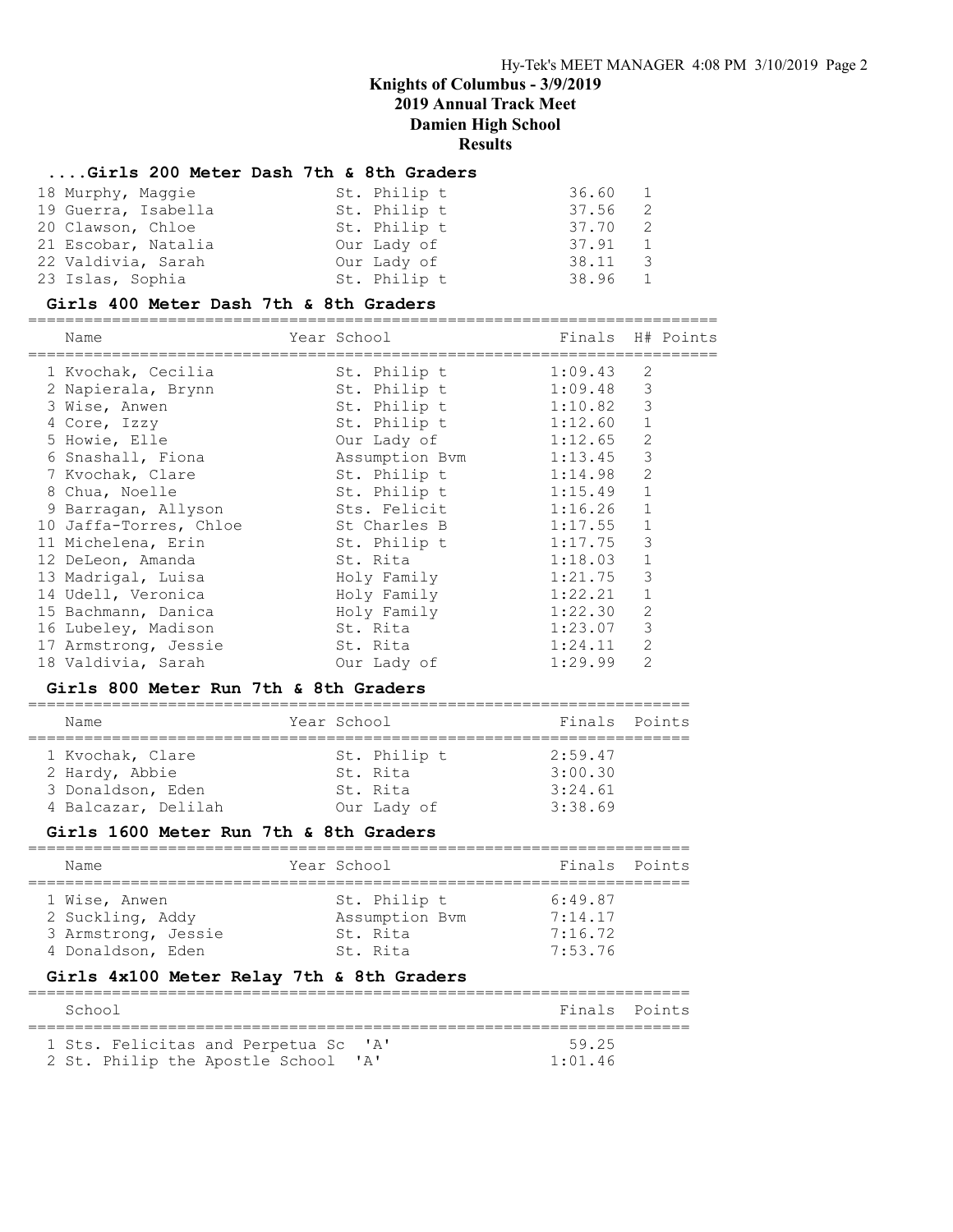### ....Girls 4x100 Meter Relay 7th & 8th Graders

| 3 St Charles Borromeo School 'A' | 1:02.85 |
|----------------------------------|---------|
| 4 Our Lady of the Assumption 'A' | 1:04.94 |
| 5 Holy Name Of Mary 'A'          | 1:05.89 |
| 6 St Thomas More 'A'             | 1:07.47 |
| 7 St. Rita 'A'                   | 1:08.45 |

### Girls 4x400 Meter Relay 7th & 8th Graders

| School                                                      | Finals Points      |  |
|-------------------------------------------------------------|--------------------|--|
| 1 St. Philip the Apostle School 'A'<br>2 St Thomas More 'A' | 5:18.33<br>5:34.51 |  |
| 3 Holy Family 'A'                                           | 5:59.33            |  |

### Girls 800 Sprint Medley 7th & 8th Graders

| School                              | Finals Points |  |
|-------------------------------------|---------------|--|
| 1 St. Rita 'A'                      | $2.19$ $09$   |  |
| 2 St. Philip the Apostle School 'A' | 2:23.99       |  |

#### Girls Long Jump 7th & 8th Graders

| Name                            | Year School Sandar | Finals H# Points |                |  |
|---------------------------------|--------------------|------------------|----------------|--|
| 1 Wise, Anwen                   | St. Philip t       | $13 - 02.00$     | 3              |  |
| 2 Kvochak, Clare                | St. Philip t       | $12 - 07.00$     | 2              |  |
| 3 Hutt, Elisabeth               | Our Lady of        | $12 - 02.25$     | 2              |  |
| 4 Venne, Lilly                  | St Elizabeth       | $11 - 07.75$     | $\mathbf 1$    |  |
| 4 Cruz, Isabella                | St Charles B       | 11-07.75         | 1              |  |
| 6 Hardy, Abbie                  | St. Rita           | $11 - 01.75$     | 2              |  |
| 7 Armstrong, Jessie             | St. Rita           | $10 - 11.50$     | $\mathbf 1$    |  |
| 7 Michelena, Erin               | St. Philip t       | $10 - 11.50$     | 2              |  |
| 9 Chua, Noelle                  | St. Philip t       | $10 - 11.00$     | $\mathbf{1}$   |  |
| 10 Domenghini, Eva              | St. Philip t       | $10 - 10.00$     | $\mathbf{1}$   |  |
| 11 Miera, Natalie               | St. Philip t       | $10 - 07.50$     | 3              |  |
| 12 Murphy, Maggie               | St. Philip t       | $10 - 05.25$     | 2              |  |
| 13 Campos-Martel, Lori St. Rita |                    | $10 - 01.50$     | 2              |  |
| 14 Donaldson, Eden              | St. Rita           | $9 - 09.25$      | $\overline{2}$ |  |
| 15 Mazariegos, Chelsea bushes B |                    | 9-00.75          | 3              |  |
| 16 Cardella, Violet             | St. Rita           | 9-00.00          | $\mathbf{1}$   |  |
| 17 Balcazar, Delilah            | Our Lady of        | 8-06.50          | $\mathbf{1}$   |  |
| 18 Lubeley, Madison             | St. Rita           | 8-06.00          | 1              |  |
| 19 Aker, Caydence               | St Elizabeth       | $8 - 05.00$      | 3              |  |

#### Girls Shot Put 7th & 8th Graders

| Name                | Year School     | Finals H# Points |                |  |
|---------------------|-----------------|------------------|----------------|--|
| 1 Marganian, Saleen | St. Rita        | $33 - 01.00$     | $\overline{1}$ |  |
| 2 Gonzalez, Marley  | St Thomas More  | $27 - 07.50$     |                |  |
| 3 Shaw, Meghan      | St. Thomas More | $26 - 10.00$     |                |  |
| 4 Vargas, Jackie    | St Elizabeth    | $23 - 10.50$     |                |  |
| 5 Clawson, Chloe    | St. Philip t    | $22 - 08.50$     |                |  |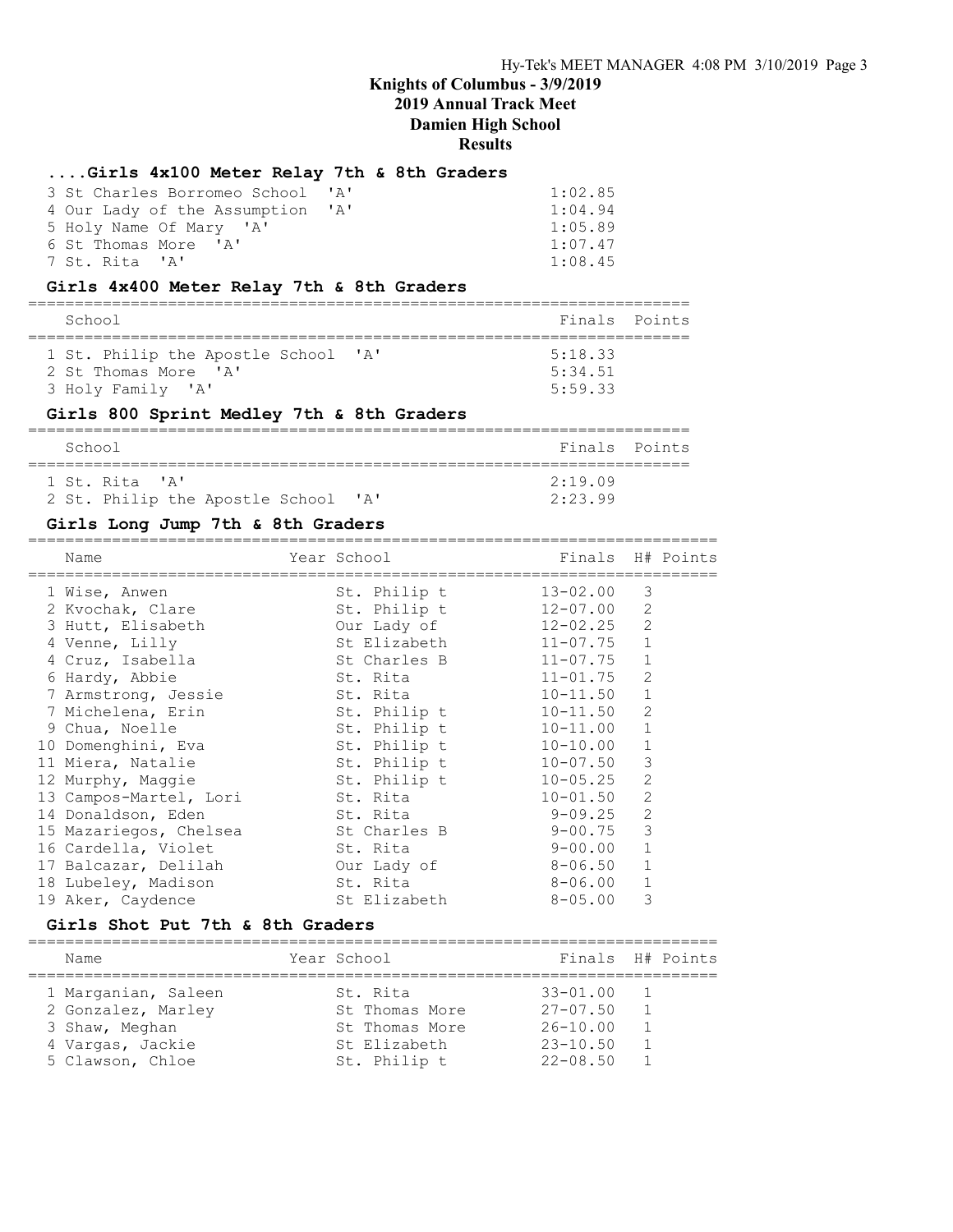#### ....Girls Shot Put 7th & 8th Graders

| 6 Conde, Isabella      | St. Philip t | $22 - 00.00$ |               |
|------------------------|--------------|--------------|---------------|
| 7 Burns, Olivia        | Sts. Felicit | $21 - 10.00$ | $\mathcal{L}$ |
| 8 Colton, Nicole       | St. Philip t | $21 - 09.00$ | -2            |
| 9 Fajardo, Lauren      | St. Philip t | $21 - 04.50$ | 1             |
| 10 Guerra, Isabella    | St. Philip t | $18 - 09.00$ | -2            |
| 11 Islas, Sophia       | St. Philip t | $18 - 08.00$ | 1             |
| 12 Jaffa-Torres, Chloe | St Charles B | $17 - 04.00$ | 2             |
| 13 Cardella, Violet    | St. Rita     | $16 - 10.00$ | 2             |

#### Girls 100 Meter Dash 5th & 6th Graders

========================================================================== Name Year School Finals H# Points ========================================================================== 1 Sides, Jacqueline Assumption Bvm 14.45 2 2 Aker, Caydence St Elizabeth 14.64 2 3 Mancilla, Valentina Assumption Bvm 15.33 1 4 Hoshek, Lauren Holy Family 15.35 4 5 Rogers, Keira St Charles B 15.61 1 6 Delaney, Emma St Thomas More 15.76 3 7 LeRoy, Sasha St Elizabeth 15.83 4 8 Beadles, Catherine Holy Family 16.03 1 9 Brewer, Catherine 5t. Philip t 16.14 4 10 Evans, Grace St. Therese 16.17 1 11 Brown, Katherine St. Therese 16.26 3 12 Allen, Jocelyn St. Rita 16.33 1 13 Spencer, Hope Holy Name Of Mary 16.35 1 14 Kilpatrick, Lauren St. Rita 16.49 4 14 Salazar, Angeli St Thomas More 16.49 2 16 Dunn, Shannon Assumption Bvm 17.15 3 17 Wong, Audrey St. Philip t 17.22 3 18 Young, Jessica St. Rita 17.24 2 19 Saltarelli, Sofia  $St.$  Philip t 17.25 3 20 Hoffman, Audrey Holy Family 17.28 2 21 Marascola, Sophia Holy Name Of Mary 17.37 2 22 Velasquez, Paloma St. Therese 17.61 5 23 Alvarez, Alexia Our Lady of 17.73 1 24 Nitta, Sophia and St Thomas More 317.75 4 25 Lim, Estella Assumption Bvm 18.00 4 26 Schoettler, Elise Holy Family 18.15 5 27 Montanez, Ella St. Philip t 18.35 2 28 Longo, Abby St. Philip t 18.36 1 29 Costello, Luna Sts. Felicit 18.39 2 30 Pham, Sydney St Thomas More 19.19 3 31 Zepeda, Ana St. Therese 19.33 3 32 Richard, Faye St. Philip t 19.34 5 33 Tekippe, Stella St. Rita 19.54 3 34 Hwang, Jade St. Therese 20.18 4 35 Stauffer, Sara St Thomas More 21.25 5 36 Bruna, Hailey St. Philip t 21.39 4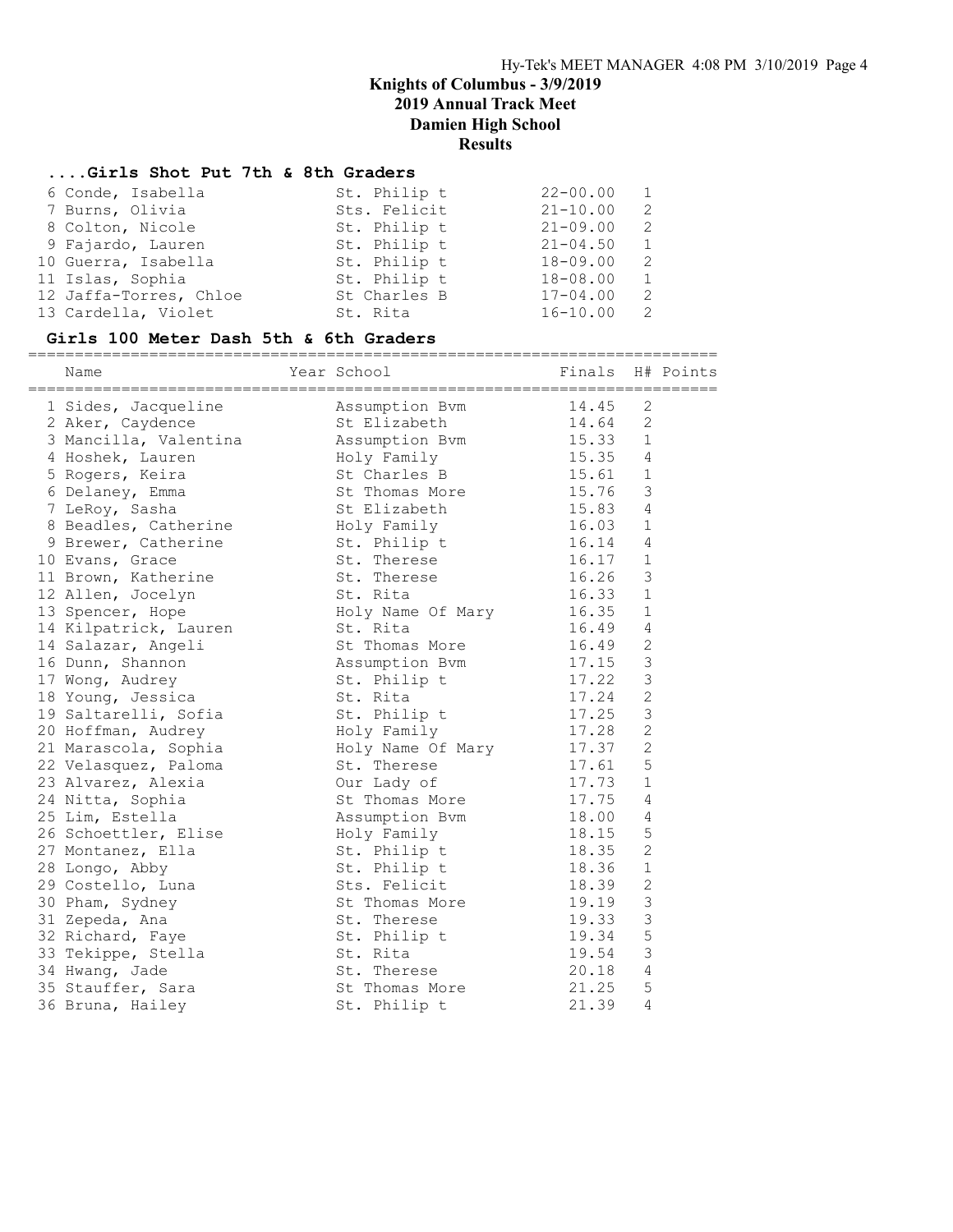#### Girls 200 Meter Dash 5th & 6th Graders

| Finals H# Points<br>Year School<br>Name                                      |  |
|------------------------------------------------------------------------------|--|
| St Elizabeth<br>32.43<br>3<br>1 Aker, Caydence                               |  |
| 2 Mancilla, Valentina Massumption Bvm<br>33.06<br>1                          |  |
| 2<br>St Elizabeth<br>33.85<br>3 LeRoy, Sasha                                 |  |
| 3<br>Sts. Felicit<br>34.64<br>4 Yanez, Brianna                               |  |
| $\mathbf{1}$<br>St Charles B<br>5 Rogers, Keira<br>35.03                     |  |
| $\mathcal{S}$<br>Holy Name Of Mary<br>6 Nilo, Natalie<br>35.11               |  |
| $\overline{c}$<br>7 Beadles, Catherine Holy Family<br>35.51                  |  |
| $\mathfrak{Z}$<br>Sts. Felicit<br>8 Vega, Caroline<br>37.01                  |  |
| $\overline{c}$<br>38.07<br>9 Galindo, Alyssa<br>St. Rita                     |  |
| $\overline{c}$<br>38.19<br>10 Sanchez, Lola<br>Holy Family                   |  |
| $\mathbf{1}$<br>11 Alvarez, Alexia<br>Our Lady of<br>38.78                   |  |
| 3<br>Holy Family<br>39.13<br>12 Schoettler, Elise                            |  |
| 3<br>39.49<br>13 Velasquez, Paloma<br>St. Therese                            |  |
| $\mathbf{1}$<br>40.19<br>14 Hoffman, Audrey<br>Holy Family                   |  |
| 3<br>St. Philip t<br>40.76<br>15 Montanez, Ella                              |  |
| $\mathfrak{Z}$<br>St. Philip t<br>41.13<br>16 Longo, Abby                    |  |
| $\mathbf{1}$<br>St. Therese<br>42.17<br>17 Zepeda, Ana                       |  |
| $\overline{c}$<br>St. Philip t<br>42.74<br>18 Richard, Faye                  |  |
| $\mathbf{1}$<br>19 Adair, Grace<br>St. Rita<br>43.64                         |  |
| 2<br>20 Hwang, Jade<br>St. Therese<br>45.79                                  |  |
| 47.02 1<br>21 Bruna, Hailey<br>St. Philip t                                  |  |
| 47.80 1<br>St Thomas More<br>22 Stauffer, Sara                               |  |
| Girls 400 Meter Dash 5th & 6th Graders<br>__________________________________ |  |
| Year School<br>Finals H# Points<br>Name                                      |  |
| 2<br>1 Ramirez, Mirka<br>Sts. Felicit<br>1:15.30                             |  |
| 3<br>Sts. Felicit 1:16.39<br>2 Yanez, Brianna                                |  |
| St Charles B 1:16.67 1<br>3 Nuno, Natalie                                    |  |
| $\mathbf{1}$<br>4 Tekippe, Stella<br>St. Rita<br>1:19.76                     |  |

 12 Young, Jessica St. Rita 1:24.73 2 13 Wong, Audrey St. Philip t 1:25.60 3 14 Galindo, Alyssa St. Rita 1:26.22 3 15 Tamayo, Iona St Charles B 1:26.62 2 16 Sanchez, Lola Holy Family 1:27.28 1 17 Saltarelli, Sofia St. Philip t 1:28.34 3 18 Lim, Estella Assumption Bvm 1:28.79 3 19 Adair, Grace St. Rita 1:34.26 1 Girls 800 Meter Run 5th & 6th Graders

 5 Kilpatrick, Lauren St. Rita 1:19.85 3 6 Casci, Gianna St. Philip t 1:20.09 2 7 Brown, Katherine 5t. Therese 1:21.70 3 8 Evans, Grace St. Therese 1:21.85 1 9 Allen, Jocelyn St. Rita 1:21.95 2 10 Dunn, Shannon Assumption Bvm 1:22.16 2 11 Pranata, Abigail St. Philip t 1:23.21 1

| Name            | Year School |              | Finals Points |  |
|-----------------|-------------|--------------|---------------|--|
| 1 Belmonte, Mia |             | St. Philip t | 2:34.66       |  |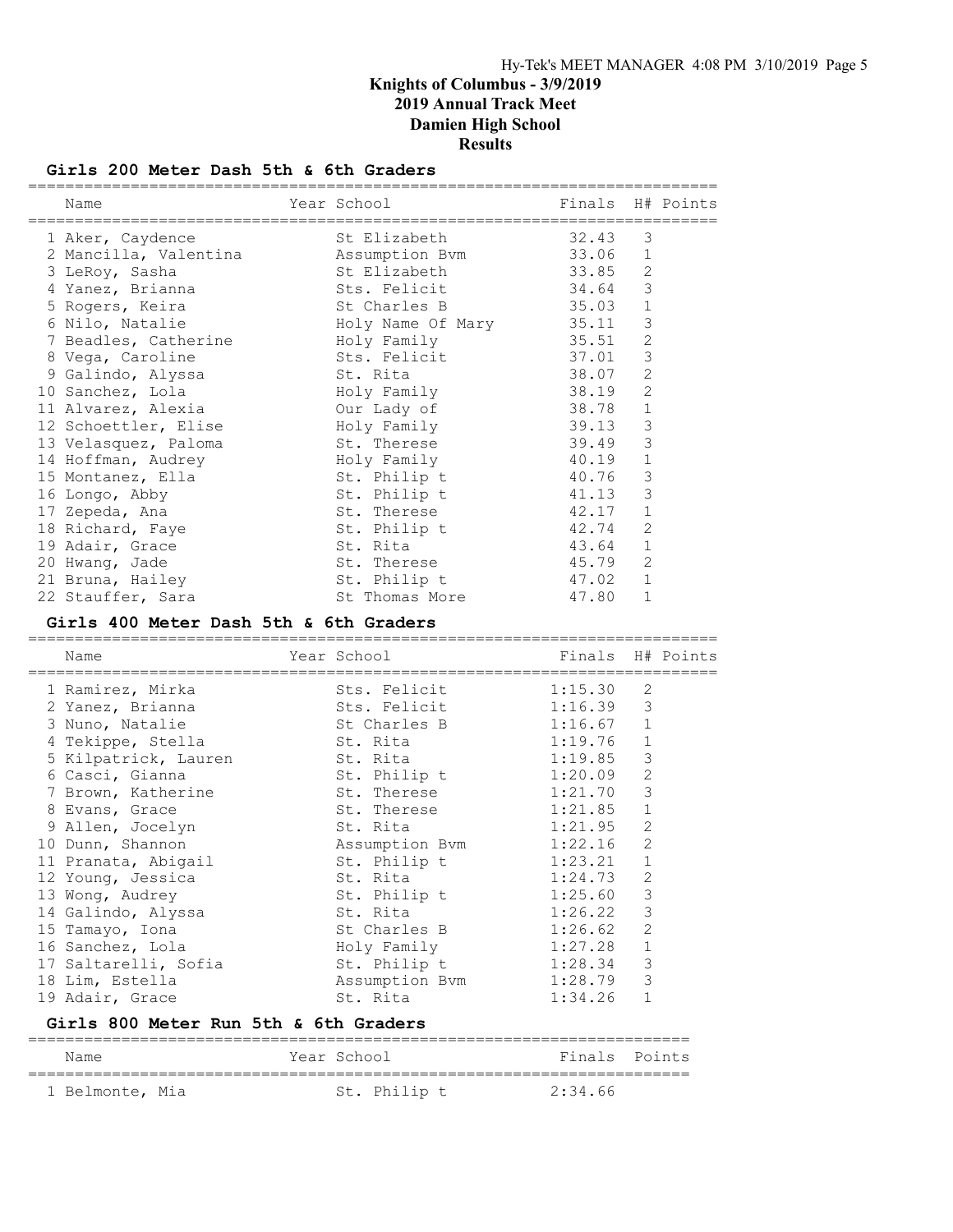#### ....Girls 800 Meter Run 5th & 6th Graders

| 2 Moyao, Julia       | Assumption Bym    | 2:42.68 |
|----------------------|-------------------|---------|
| 3 Brewer, Catherine  | St. Philip t      | 2:54.27 |
| 4 Guerra, Chloe      | St. Rita          | 3:01.92 |
| 5 Miller, Graciela   | St. Rita          | 3:10.75 |
| 6 Martinez, Lauren   | Assumption Bym    | 3:11.57 |
| 7 LaPorte, Michelina | St. Rita          | 3:15.85 |
| 8 Nilo, Natalie      | Holy Name Of Mary | 3:17.75 |
| 9 Casci, Gianna      | St. Philip t      | 3:20.05 |
| 10 Cepielik, Matea   | St. Rita          | 3:21.18 |
| 11 Guerra, Eva       | Assumption Bym    | 3:30.72 |
| 12 Boring, Brooke    | St. Rita          | 3:34.67 |
| 13 Culver, Grace     | St. Rita          | 3:42.14 |

#### Girls 1600 Meter Run 5th & 6th Graders

======================================================================= Name Year School Finals Points ======================================================================= 1 Belmonte, Mia and St. Philip t 6:00.04 2 Guerra, Chloe St. Rita 6:39.81 3 Miller, Graciela St. Rita 6:49.70 4 Pranata, Abigail 6:52.68 5 Martinez, Lauren  $\sim$  Assumption Bvm 6:54.73 6 Cepielik, Matea St. Rita 6:55.56 7 LaPorte, Michelina St. Rita 6:59.81 8 Boring, Brooke St. Rita 31:28.73 9 Guerra, Eva Assumption Bvm 7:30.77 10 Culver, Grace St. Rita 7:36.45

#### Girls 4x100 Meter Relay 5th & 6th Graders

======================================================================= School **Finals** Points **Points** ======================================================================= 1 Assumption Bvm 'A' 1:04.44 2 Holy Family 'A' 1:04.82<br>3 St Charles Borromeo School 'A' 1:04.91 3 St Charles Borromeo School 'A' 4 St Elizabeth Parish School 'A' 1:05.83<br>5 St Thomas More 'A' 1:09.37 5 St Thomas More 'A' 1:09.37<br>
6 St. Therese Carmelite 'A' 1:10.78 6 St. Therese Carmelite 'A' 7 St. Philip the Apostle School 'A' 1:12.07 8 St. Rita 'A' 1:13.19

#### Girls 4x400 Meter Relay 5th & 6th Graders

| School                                                                              |                                                                             | Finals Points                                                  |  |
|-------------------------------------------------------------------------------------|-----------------------------------------------------------------------------|----------------------------------------------------------------|--|
| 1 Assumption Bym 'A'<br>3 St. Rita 'A'<br>4 Holy Family 'A'<br>6 St Thomas More 'A' | 2 St. Philip the Apostle School 'A'<br>5 Sts. Felicitas and Perpetua Sc 'A' | 5:05.12<br>5:16.88<br>5:54.12<br>6:02.16<br>6:05.12<br>6:15.05 |  |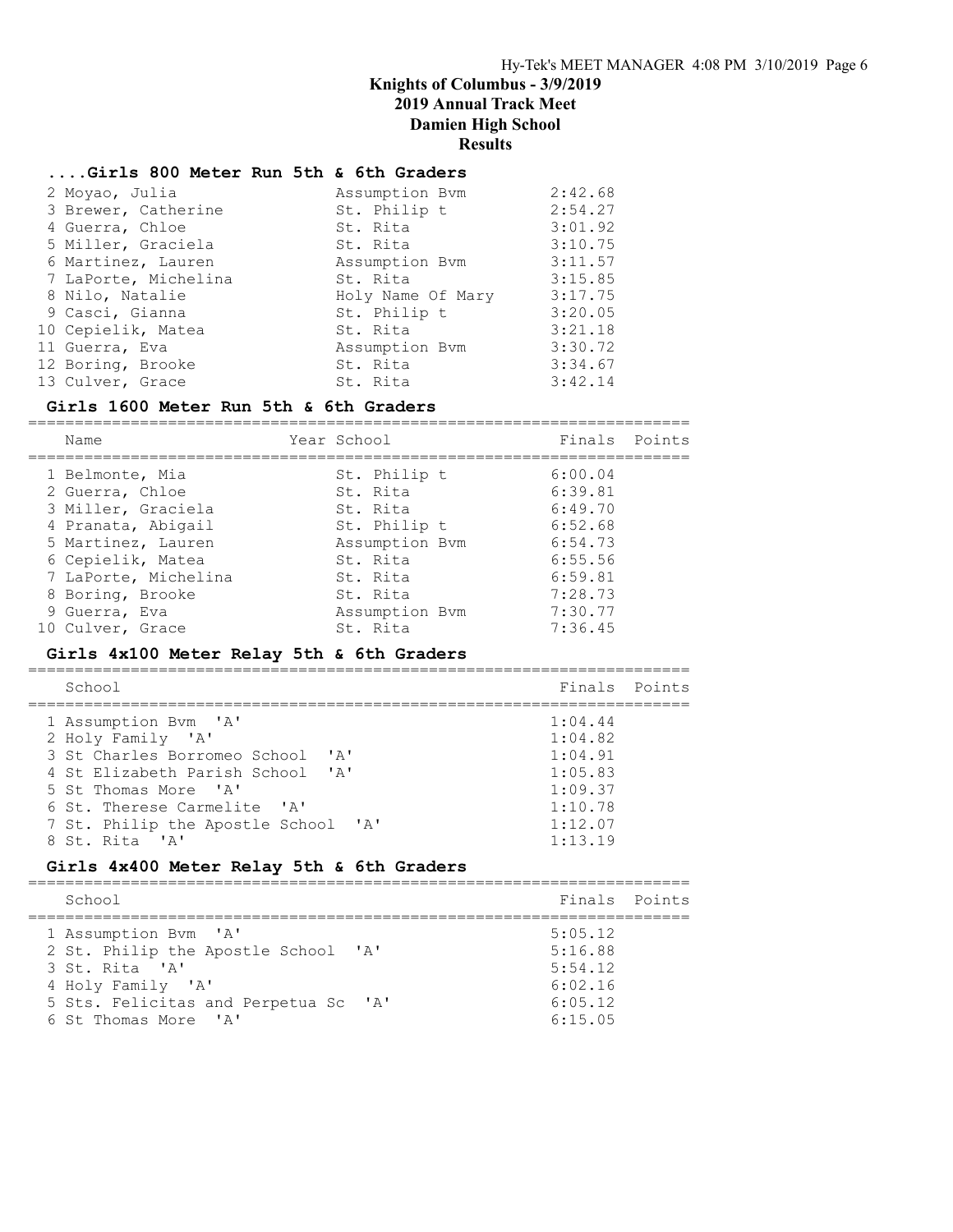### Girls 800 Sprint Medley 5th & 6th Graders

| School                              | Finals Points |  |
|-------------------------------------|---------------|--|
| 1 St. Rita 'A'                      | 2:32.30       |  |
| 2 Assumption Bym 'A'                | 2:41.27       |  |
| 3 St. Philip the Apostle School 'A' | 2:45.39       |  |

### Girls Long Jump 5th & 6th Graders

==========================================================================

| Name                  | Year School               | Finals       |                | H# Points |
|-----------------------|---------------------------|--------------|----------------|-----------|
| 1 Maloney, Miya       | Holy Family               | $11 - 10.00$ | $\mathbf{1}$   |           |
| 2 Beadles, Catherine  | Holy Family               | $11 - 08.75$ | 3              |           |
| 3 Rogers, Keira       | St Charles B              | $11 - 07.00$ | $\mathbf{2}$   |           |
| 4 Nilo, Natalie       | Holy Name Of Mary         | $10 - 07.00$ | $\mathbf{1}$   |           |
| 5 Bachmann, Danica    | Holy Family               | $10 - 06.00$ | $\mathbf{1}$   |           |
| 6 Guerra, Chloe       | St. Rita                  | $10 - 05.50$ | $\overline{4}$ |           |
| 7 Casci, Gianna       | St. Philip t              | $10 - 05.00$ | 3              |           |
| 8 Boring, Brooke      | St. Rita                  | $10 - 04.50$ | $\overline{4}$ |           |
| 9 Udell, Veronica     | Holy Family               | $10 - 02.75$ | $\mathbf{1}$   |           |
| 10 Madrigal, Luisa    | Holy Family               | $10 - 02.50$ | $\mathbf{1}$   |           |
| 11 Tekippe, Stella    | St. Rita                  | $9 - 11.00$  | 2              |           |
| 12 LeRoy, Sasha       | St Elizabeth              | $9 - 08.00$  | $\mathbf{2}$   |           |
| 12 Brewer, Catherine  | St. Philip t              | $9 - 08.00$  | $\mathsf 3$    |           |
| 14 Miller, Graciela   | St. Rita                  | $9 - 06.00$  | $\overline{4}$ |           |
| 15 Nuno, Natalie      | St Charles B              | $9 - 05.00$  | $\mathbf{2}$   |           |
| 16 Pranata, Abigail   | St. Philip t              | $9 - 03.00$  | $\overline{2}$ |           |
| 16 Albouz, Giovanna   | Holy Name Of Mary 9-03.00 |              | $1\,$          |           |
| 18 Dunn, Shannon      | Assumption Bvm 9-02.75    |              | 5              |           |
| 19 Hoshek, Lauren     | Holy Family               | 8-09.25      | $\mathcal{E}$  |           |
| 20 Frumento, Tabitha  | St Thomas More            | 8-09.00      | $\overline{4}$ |           |
| 21 Schoettler, Elise  | Holy Family               | $8 - 05.00$  | $\overline{4}$ |           |
| 22 Lim, Estella       | Assumption Bvm            | $8 - 03.50$  | 5              |           |
| 23 LaPorte, Michelina | St. Rita                  | $8 - 03.00$  | $\overline{4}$ |           |
| 24 Longo, Abby        | St. Philip t              | $8 - 02$ .00 | 2              |           |
| 25 Sanchez, Lola      | Holy Family               | $8 - 01.50$  | $\overline{4}$ |           |
| 26 Spencer, Hope      | Holy Name Of Mary         | $8 - 00.25$  | $1\,$          |           |
| 27 Marascola, Sophia  | Holy Name Of Mary         | $7 - 11.25$  | $1\,$          |           |
| 28 Saltarelli, Sofia  | St. Philip t              | $7 - 08.50$  | 5              |           |
| 29 Alvarez, Alexia    | Our Lady of               | $7 - 07.00$  | $\mathfrak{Z}$ |           |
| 30 Culver, Grace      | St. Rita                  | $6 - 04.00$  | $\overline{4}$ |           |
| 31 Pham, Sydney       | St Thomas More            | $6 - 03.50$  | $\mathcal{S}$  |           |
| 32 Reyes, Emmy        | St. Philip t              | $5 - 04.50$  | $\mathcal{S}$  |           |
| 33 Bruna, Hailey      | St. Philip t              | $5 - 02.75$  | 3              |           |

### Girls Shot Put 5th & 6th Graders

| Name              | Year School     | Finals H# Points |               |  |
|-------------------|-----------------|------------------|---------------|--|
| 1 Cepielik, Matea | St. Rita        | $20 - 10.00$     |               |  |
| 2 Vega, Caroline  | Sts. Felicit    | $16 - 05.00$     | $\mathcal{P}$ |  |
| 3 Salazar, Angeli | St. Thomas More | $16 - 03.00$     | $\mathcal{P}$ |  |
| 4 Jones, Ave      | Holy Family     | $16 - 01.50$     |               |  |
| 5 Hoffman, Audrey | Holy Family     | $16 - 00.00$     | $\mathcal{P}$ |  |
| 6 Allen, Jocelyn  | St. Rita        | $15 - 10.00$     |               |  |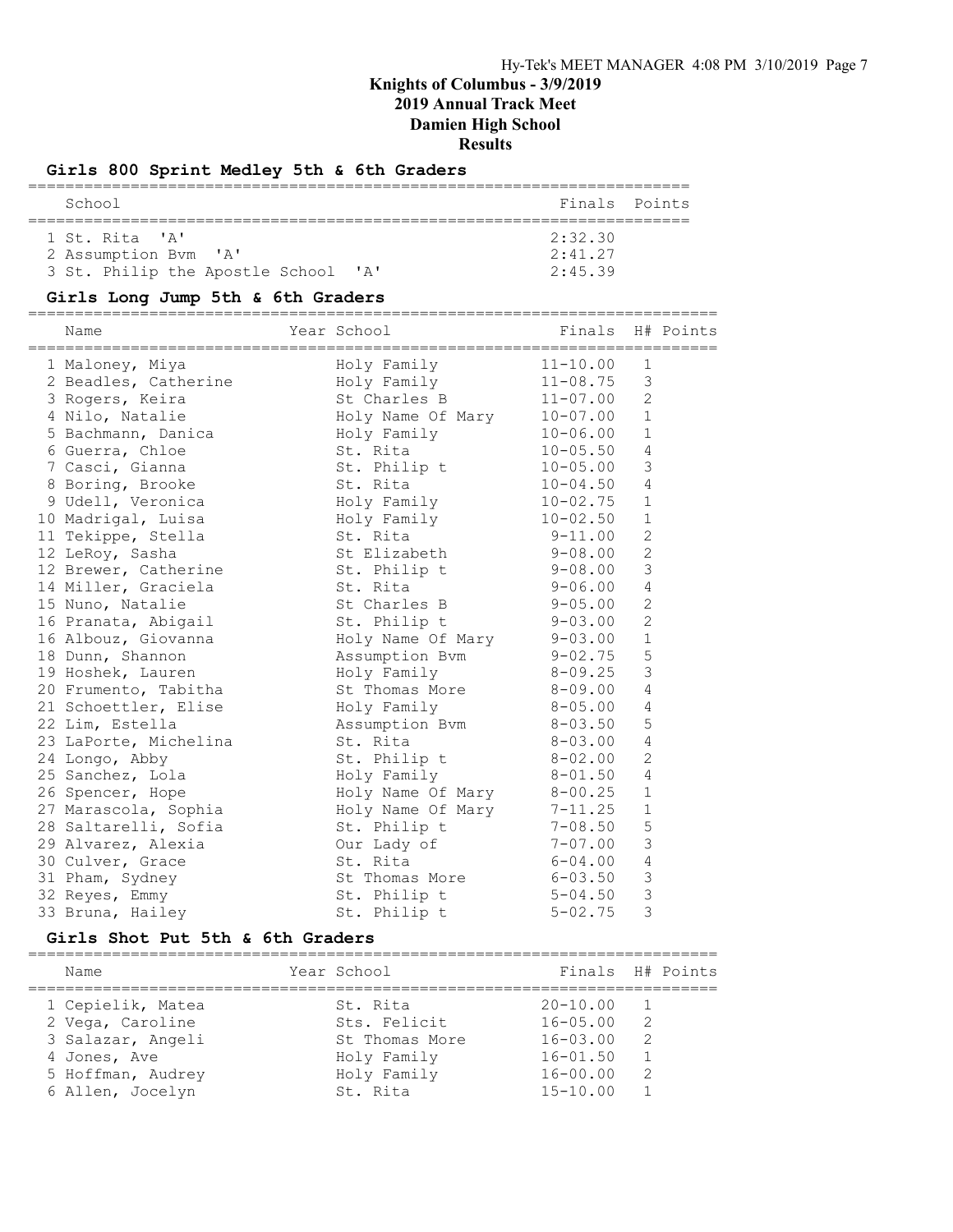#### ....Girls Shot Put 5th & 6th Graders

| 7 Costello, Luna   | Sts. Felicit   | $14 - 08.00$ | - 2 |
|--------------------|----------------|--------------|-----|
| 8 Adair, Grace     | St. Rita       | $14 - 04.00$ | 1   |
| 9 Nitta, Sophia    | St Thomas More | $12 - 06.00$ | - 2 |
| 10 Pham, Sydney    | St Thomas More | $12 - 03.00$ | 1   |
| 11 Reyes, Emmy     | St. Philip t   | $11 - 11.00$ | -2  |
| 12 Galindo, Alyssa | St. Rita       | $11 - 09.50$ | 1   |
| 13 Young, Jessica  | St. Rita       | $10 - 11.00$ | 1   |
|                    |                |              |     |

# Girls 100 Meter Dash 3rd & 4th Graders

========================================================================== Name Year School Finals H# Points ========================================================================== 1 May, Jadon Assumption Bvm 15.83 1 2 Nilo, Madeline Holy Name Of Mary 16.06 4 3 Schoettler, Rowan Holy Family 16.44 1 4 Leyva, Viviana St. Philip t 16.56 5 5 Galang, Sophia Holy Family 16.59 3 6 Sandoval, Lucy St. Therese 16.85 7 7 Aker, Leighton St Elizabeth 16.92 2 8 Melin, Haley St. Philip t 16.93 2 9 Mendez, Brianna St Thomas More 16.94 4 10 Guerrero, Angelica St. Philip t 16.95 4 11 Bowen, Brinley St Charles B 17.07 9 12 Peterson, Charlotte St. Philip t 17.18 3 13 Esqueda, Julissa Holy Name Of Mary 17.31 5 14 Barragan, Juliana St. Rita 17.36 5 15 Childs, Mira St. Rita 17.43 7 16 Morente, Tala  $St.$  Philip t 17.56 3 17 Delaney, Audrey **St Thomas More** 17.62 5 18 Guerra, Madison St. Rita 17.68 6 19 Guerrero, Mia Assumption Bvm 17.76 1 20 Igtanoc, Ella Holy Family 17.84 5 21 Gonzalez, Lizeth St Elizabeth 17.93 1 22 Selva, Lyla St. Philip t 18.00 6 23 Martin, Mary St. Philip t 18.03 7 24 Molina-Marquez, Iliana Holy Family 18.09 4 25 Jukic, Emily St. Rita 18.22 3 26 Lim, Diane St. Therese 18.30 8 27 Santosh, Angelica Our Lady of 18.46 7 28 Aguayo, Ava St Charles B 18.48 9 29 Huang, Claire St. Philip t 18.50 1 30 Murphy, Emily St. Rita 18.52 4 31 Hiatt, Hollie Holy Name Of Mary 18.54 1 32 Ruiz, Hannah St. Therese 18.66 7 33 Barako, Rose **Assumption Bvm** 18.69 4 34 LeDuff, Giselle St. Philip t 18.76 5 35 Novak, Lauren St. Rita 18.77 6 35 Tholan, Sydney St Thomas More 18.77 3 37 Moreno, Bella St. Philip t 18.89 7 38 Dwyer, Mallory St Elizabeth 18.93 4 39 Thomas, Christina St Thomas More 18.94 6 40 Howie, Elle Our Lady of 18.97 3 41 Gonzales, Emily St. Philip t 19.01 4 42 Alverado, Vienna St Elizabeth 19.04 5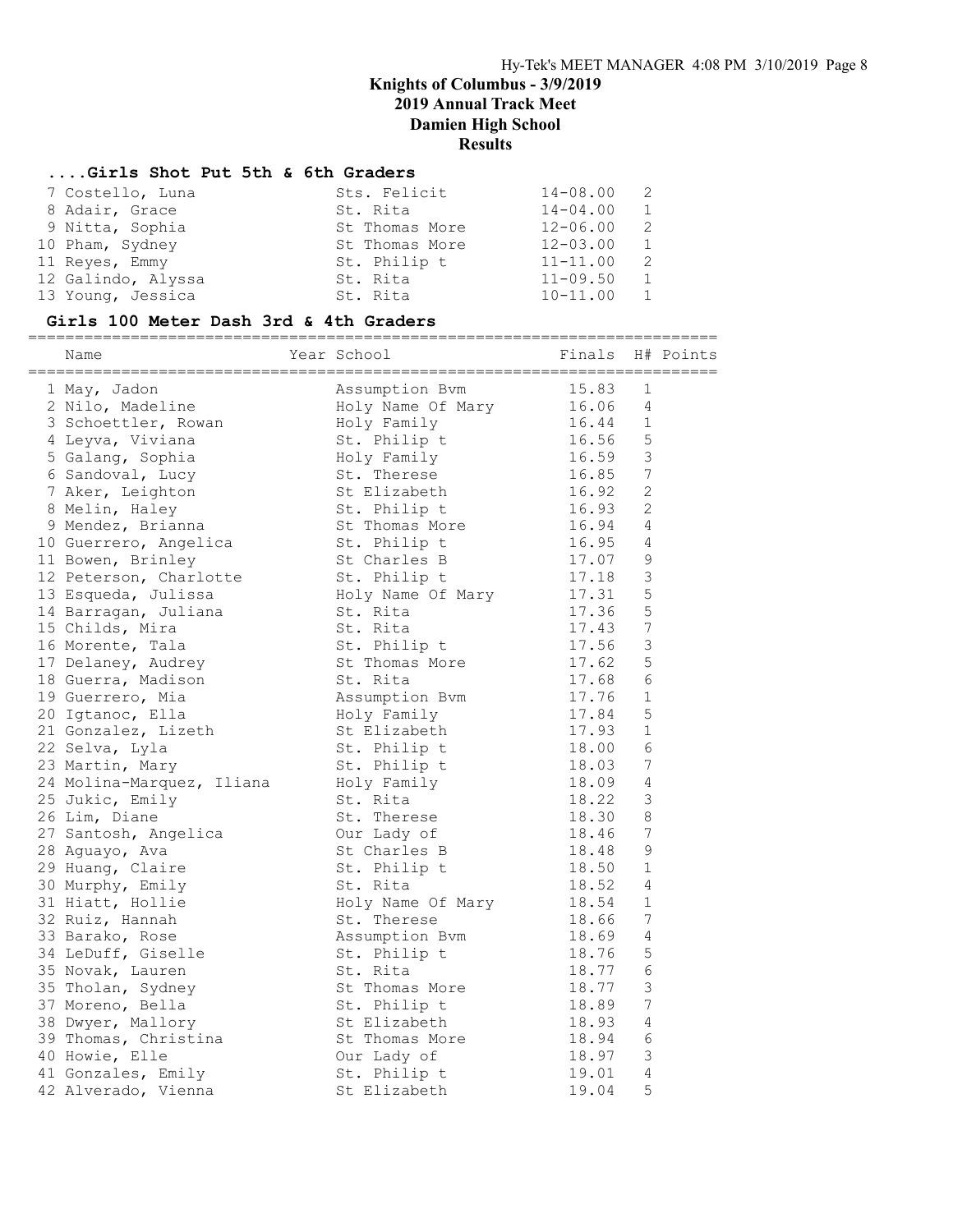### ....Girls 100 Meter Dash 3rd & 4th Graders

| 43 Ramos, Isabella        | St. Therese       | 19.20 | 9            |
|---------------------------|-------------------|-------|--------------|
| 44 Yost, Scarlet          | St. Philip t      | 19.23 | 2            |
| 45 Lim, Lucia             | Assumption Bvm    | 19.26 | 6            |
| 46 McGregor, Nora         | Assumption Bvm    | 19.29 | 3            |
| 47 Evans, Lillian         | St. Therese       | 19.55 | $\mathsf 9$  |
| 48 Gunn, Juliet           | St. Philip t      | 19.60 | 6            |
| 49 Struemph, Kendra       | Our Lady of       | 19.70 | 7            |
| 50 Vega, Madeline         | Sts. Felicit      | 19.77 | 5            |
| 51 Carrillo, Penelope     | St. Therese       | 19.78 | 7            |
| 52 Canares, Makaela       | St. Rita          | 20.00 | $\mathbf{1}$ |
| 53 Sandoval, Claire       | St. Therese       | 20.03 | 8            |
| 54 Cousin-Galvan, Alaenna | St Charles B      | 20.12 | $\,8\,$      |
| 55 Magallanes, Paige      | Sts. Felicit      | 20.24 | 3            |
| 56 Alexander, Kate        | Holy Family       | 20.47 | $\mathbf{2}$ |
| 57 Barajas, Leah          | St Charles B      | 20.53 | 8            |
| 58 Kays, Makayla          | Holy Name Of Mary | 20.65 | $\epsilon$   |
| 59 De Mesa, Allison       | Assumption Bym    | 20.85 | 2            |
| 60 Widjaja, Nalani        | St. Rita          | 20.86 | 2            |
| 61 Grover, Violet         | Holy Name Of Mary | 21.02 | 2            |
| 62 Delatorre, Audrey      | Assumption Bym    | 21.07 | $\mathbf 1$  |
| 63 Cruz, Nia              | Assumption Bvm    | 21.79 | 6            |
| 64 Hernandez, Sophia      | Assumption Bvm    | 23.32 | 2            |
| 65 Sandoval, Allison      | St. Therese       | 24.98 | 9            |

### Girls 200 Meter Dash 3rd & 4th Graders

| Name                                          | Finals H# Points<br>Year School Near School |           |                |  |
|-----------------------------------------------|---------------------------------------------|-----------|----------------|--|
| 1 Nilo, Madeline Holy Name Of Mary 35.19      |                                             |           | 7              |  |
| 2 May, Jadon                                  | Assumption Bvm 35.65 3                      |           |                |  |
| 3 Galang, Sophia and Holy Family 35.99 4      |                                             |           |                |  |
| 4 Aker, Leighton                              | St Elizabeth 36.12 5                        |           |                |  |
| 5 Melin, Haley                                | St. Philip t 36.35 6                        |           |                |  |
| 6 Guerra, Madison St. Rita                    |                                             | $37.26$ 2 |                |  |
| 7 Barragan, Juliana (St. Rita                 |                                             | 37.37 1   |                |  |
| 8 Schoettler, Rowan Moly Family 37.47 2       |                                             |           |                |  |
| 9 Guerrero, Angelica and St. Philip t 37.56 4 |                                             |           |                |  |
| 10 Esqueda, Julissa Moly Name Of Mary 38.05 1 |                                             |           |                |  |
| 11 Morente, Tala                              | St. Philip t<br>38.74                       |           | 2              |  |
| 12 Mendez, Brianna and St Thomas More 38.90   |                                             |           | $\overline{4}$ |  |
| 13 Guerrero, Mia                              | Assumption Bvm 38.96                        |           | 2              |  |
| 14 Sirois, Alyssa                             | St. Rita                                    | 39.04     | 6              |  |
| 15 Igtanoc, Ella                              | Holy Family 39.15 1                         |           |                |  |
| 16 Bowen, Brinley                             | St Charles B 39.72                          |           | 1              |  |
| 17 Jukic, Emily                               | St. Rita                                    | 39.77     | 4              |  |
| 18 Delaney, Audrey St Thomas More 40.04       |                                             |           | 5              |  |
| 19 Hiatt, Hollie                              | Holy Name Of Mary 40.23                     |           | $\mathsf 3$    |  |
| 20 Selva, Lyla                                | St. Philip t 40.33                          |           | $\mathcal{S}$  |  |
| 21 Gil, Madison                               | St. Rita                                    | 40.45     | $\mathsf 3$    |  |
| 22 Ferrer, Lilah                              | St. Philip t 40.65                          |           | $\overline{4}$ |  |
| 23 Lim, Diane                                 | St. Therese                                 | 40.72 7   |                |  |
| 24 Gonzales, Emily St. Philip t 40.80         |                                             |           | 5              |  |
| 25 Martin, Mary                               | St. Philip t 40.85                          |           | 5              |  |
| 26 Sandoval, Lucy                             | St. Therese                                 | 40.95     | 8              |  |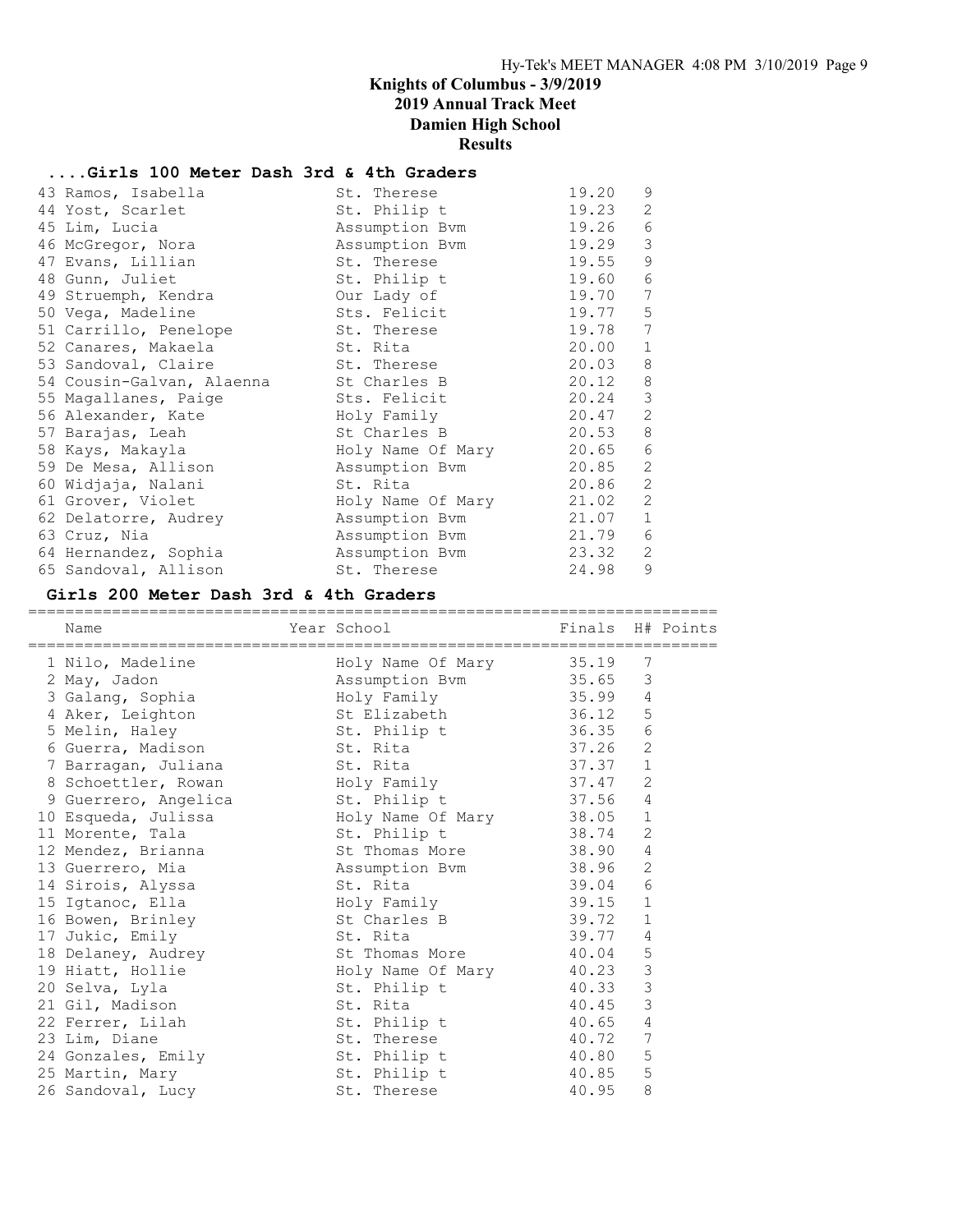# ....Girls 200 Meter Dash 3rd & 4th Graders

| 27 Lim, Lucia             | Assumption Bym         | 41.39   | 5              |
|---------------------------|------------------------|---------|----------------|
| 28 Ruiz, Hannah           | St. Therese            | 41.53 7 |                |
| 29 LeDuff, Giselle        | St. Philip t           | 41.66   | $\mathfrak{Z}$ |
| 30 Huang, Claire          | St. Philip t           | 41.79 6 |                |
| 31 Fisher, Sofia          | St. Rita               | 41.99   | $\mathfrak{Z}$ |
| 32 Aguayo, Ava            | St Charles B           | 42.17   | $\overline{2}$ |
| 33 Murphy, Emily          | St. Rita               | 42.19   | $\overline{4}$ |
| 34 Yost, Scarlet          | St. Philip t           | 42.31 6 |                |
| 35 Frayeh, Raya           | St. Rita               | 42.32   | $\mathsf 5$    |
| 36 Barako, Rose           | Assumption Bvm         | 42.35 8 |                |
| 37 Molina-Marquez, Iliana | Holy Family            | 42.68   | 8              |
| 38 Gunn, Juliet           | St. Philip t           | 42.94   | $\mathbf{1}$   |
| 39 Evans, Lillian         | St. Therese            | 43.04   | $\mathbf{1}$   |
| 40 Tholan, Sydney         | St Thomas More         | 43.27   | $\mathbf{1}$   |
| 41 Ramos, Isabella        | St. Therese            | 43.28   | $\mathcal{S}$  |
| 42 Cousin-Galvan, Alaenna | St Charles B           | 43.50   | 5              |
| 43 Thomas, Christina      | St Thomas More         | 43.69   | 2              |
| 44 McGregor, Nora         | Assumption Bym         | 43.76 4 |                |
| 45 Vega, Madeline         | Sts. Felicit           | 44.87   | $\mathcal{S}$  |
| 46 Canares, Makaela       | St. Rita               | 44.93 7 |                |
| 47 Novak, Lauren          | St. Rita               | 45.45 6 |                |
| 48 Widjaja, Nalani        | St. Rita               | 45.79   | $\overline{5}$ |
| 49 Magallanes, Paige      | Sts. Felicit           | 46.04   | $\overline{c}$ |
| 50 Grover, Violet         | Holy Name Of Mary      | 46.60   | $8\,$          |
| 51 Alexander, Kate        | Holy Family            | 46.84 6 |                |
| 52 De Mesa, Allison       | Assumption Bvm         | 47.08   | $\sqrt{6}$     |
| 53 Kays, Makayla          | Holy Name Of Mary      | 47.40   | $\mathbf{2}$   |
| 54 Barajas, Leah          | St Charles B           | 48.79   | $\overline{4}$ |
| 55 Hernandez, Sophia      | Assumption Bvm         | 49.13   | $\mathbf{1}$   |
| 56 Delatorre, Audrey      | Assumption Bvm         | 49.20 6 |                |
| 57 Cruz, Nia              | Assumption Bvm 49.46 7 |         |                |
| 58 Carrillo, Penelope     | St. Therese            | 49.48   | 8              |

#### Girls 4x100 Meter Relay 3rd & 4th Graders

| School                              | Finals H# Points |                |  |
|-------------------------------------|------------------|----------------|--|
| 1 St. Philip the Apostle School 'A' | 1:12.16          | $\overline{1}$ |  |
| 2 Assumption Bym 'A'                | 1:12.32 1        |                |  |
| 3 St. Rita 'A'                      | $1:13.22$ 1      |                |  |
| 4 St. Therese Carmelite 'B'         | $1:13.89$ 2      |                |  |
| 5 St. Rita 'B'                      | 1:14.19          | 2              |  |
| 6 Holy Family 'A'                   | 1:14.88          | $\overline{1}$ |  |
| 7 St Thomas More 'A'                | 1:14.98          | $\mathcal{L}$  |  |
| 8 St. Philip the Apostle School 'C' | 1:15.53          | 2              |  |
| 9 St. Philip the Apostle School 'B' | $1:17.29$ 1      |                |  |
| 10 Holy Name Of Mary 'A'            | 1:18.91          | $\mathcal{L}$  |  |
| 11 St Charles Borromeo School 'A'   | 1:19.58          | $\mathbf{1}$   |  |
| 12 St. Rita 'C'                     | 1:21.77          | 2              |  |
| 13 Assumption Bym 'B'               | 1:25.20          | $\mathcal{L}$  |  |
| 14 St. Therese Carmelite 'A'        | 1:26.38          |                |  |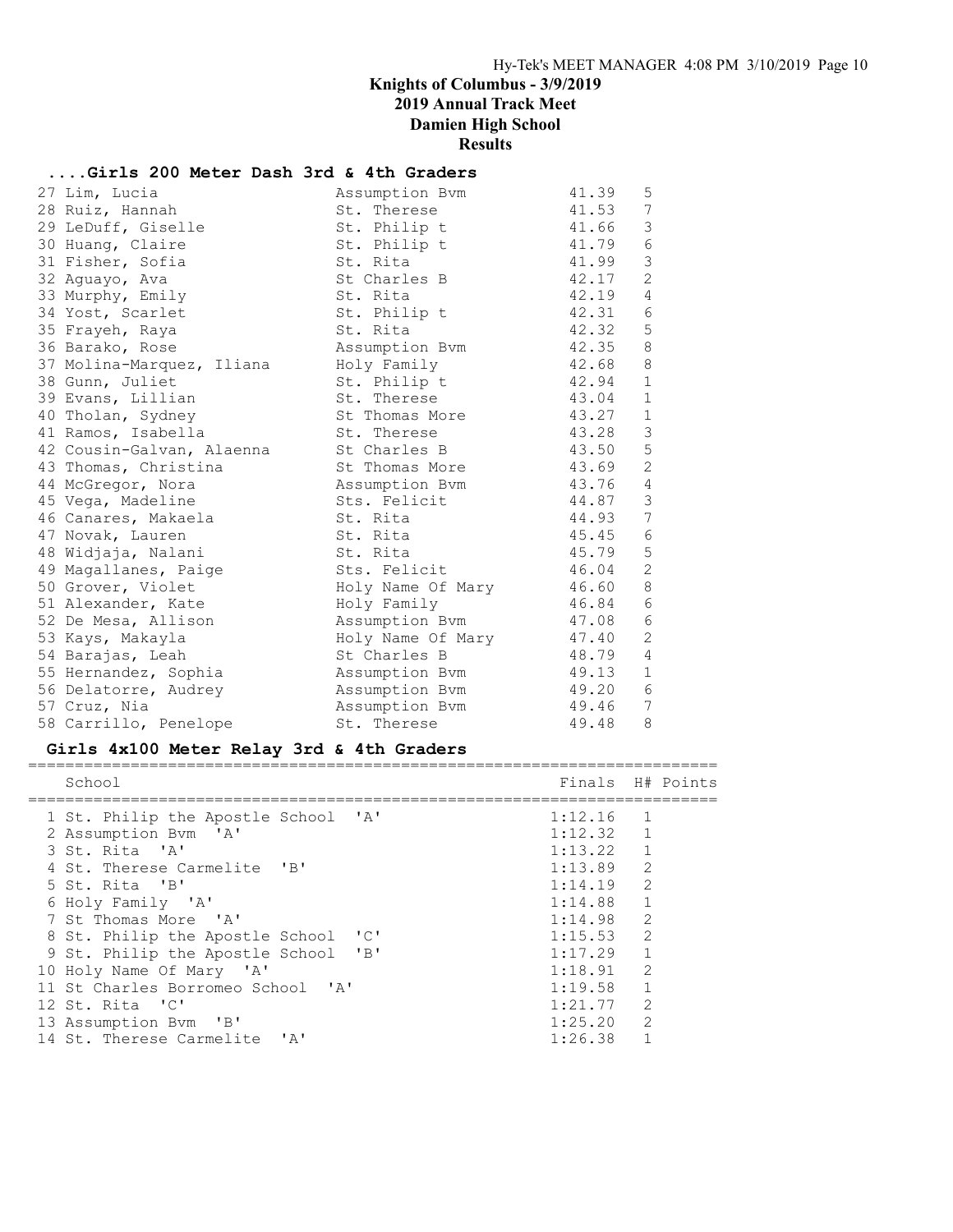# Girls Long Jump 3rd & 4th Graders

| Name                      | Year School                           | Finals      |                | H# Points |
|---------------------------|---------------------------------------|-------------|----------------|-----------|
|                           | _____________________________________ |             |                |           |
| 1 Velasquez, Paloma       | St. Therese                           | $9 - 11.75$ | 4              |           |
| 1 Barragan, Juliana       | St. Rita                              | $9 - 11.75$ | 6              |           |
| 3 Schoettler, Rowan       | Holy Family                           | $9 - 03.50$ | 5              |           |
| 4 Guerra, Madison         | St. Rita                              | $8 - 11.50$ | 6              |           |
| 5 Galang, Sophia          | Holy Family                           | $8 - 10.00$ | 8              |           |
| 6 Evans, Grace            | St. Therese                           | $8 - 09.50$ | 4              |           |
| 7 Gonzalez, Lizeth        | St Elizabeth                          | $8 - 09.50$ | 7              |           |
| 8 Melin, Haley            | St. Philip t                          | $8 - 08.75$ | 7              |           |
| 9 Brown, Katherine        | St. Therese                           | $8 - 08.25$ | 4              |           |
| 10 Fisher, Sofia          | St. Rita                              | $8 - 04.75$ | 3              |           |
| 11 Esqueda, Julissa       | Holy Name Of Mary                     | $8 - 04.00$ | $\mathsf S$    |           |
| 12 Jukic, Emily           | St. Rita                              | $8 - 03.00$ | 6              |           |
| 13 Aker, Leighton         | St Elizabeth                          | $8 - 02.75$ | 7              |           |
| 14 Zepeda, Ana            | St. Therese                           | $8 - 02.00$ | $\sqrt{4}$     |           |
| 15 Gil, Madison           | St. Rita                              | $8 - 01.75$ | $\overline{c}$ |           |
| 16 Richard, Faye          | St. Philip t                          | $7 - 11.00$ | 5              |           |
| 17 Childs, Mira           | St. Rita                              | $7 - 09.50$ | 6              |           |
| 18 Lim, Lucia             | Assumption Bvm                        | $7 - 05.00$ | 1              |           |
| 19 Delatorre, Audrey      | Assumption Bvm                        | $7 - 04.00$ | $\mathbf{1}$   |           |
| 20 Huang, Claire          | St. Philip t                          | $7 - 02.00$ | $\overline{2}$ |           |
| 21 De Mesa, Allison       | Assumption Bvm                        | $7 - 00.50$ | $\mathbf 1$    |           |
| 22 Gunn, Juliet           | St. Philip t                          | $6 - 11.75$ | 3              |           |
| 23 Murphy, Emily          | St. Rita                              | $6 - 10.00$ | 6              |           |
| 24 Hwang, Jade            | St. Therese                           | $6 - 09.00$ | 4              |           |
| 24 Molina-Marquez, Iliana | Holy Family                           | $6 - 09.00$ | 8              |           |
| 26 Novak, Lauren          | St. Rita                              | $6 - 08.50$ | 6              |           |
| 27 Guerrero, Mia          | Assumption Bvm                        | $6 - 08.00$ | $\mathbf 1$    |           |
| 28 Canares, Makaela       | St. Rita                              | $6 - 06.00$ | 6              |           |
| 29 Barako, Rose           | Assumption Bvm                        | $6 - 05.00$ | 5              |           |
| 30 Gonzales, Emily        | St. Philip t                          | $6 - 04.25$ | 7              |           |
| 31 Sirois, Alyssa         | St. Rita                              | $6 - 03.75$ | $\overline{c}$ |           |
| 32 Santosh, Angelica      | Our Lady of                           | $6 - 03.00$ | $\overline{4}$ |           |
| 32 Morente, Tala          | St. Philip t                          | $6 - 03.00$ | 3              |           |
| 34 Ferrer, Lilah          | St. Philip t                          | $6 - 02.00$ | $\mathsf 3$    |           |
| 35 Frayeh, Raya           | St. Rita                              | $6 - 01.50$ | 3              |           |
| 36 Martin, Mary           | St. Philip t                          | $5 - 11.75$ | 8              |           |
| 37 May, Jadon             | Assumption Bvm                        | $5 - 11.00$ | $\mathbf 1$    |           |
| 38 Struemph, Kendra       | Our Lady of                           | $5 - 10.50$ | 4              |           |
| 39 Kays, Makayla          | Holy Name Of Mary                     | $5 - 09.50$ | 2              |           |
| 39 Nilo, Madeline         | Holy Name Of Mary                     | $5 - 09.50$ | $\mathbf{2}$   |           |
| 41 Alverado, Vienna       | St Elizabeth                          | $5 - 02.00$ | 5              |           |
| 41 Yost, Scarlet          | St. Philip t                          | $5 - 02.00$ | 2              |           |
| 43 Hernandez, Sophia      | Assumption Bvm                        | $4 - 11.25$ | 1              |           |
| 44 Widjaja, Nalani        | St. Rita                              | $4 - 11.00$ | 6              |           |
| 45 McGregor, Nora         | Assumption Bvm                        | $4 - 08.50$ | 1              |           |
| 45 Grover, Violet         | Holy Name Of Mary                     | $4 - 08.50$ | $\mathbf{2}$   |           |
| 47 Howie, Elle            | Our Lady of                           | $4 - 02.75$ | 4              |           |
| 48 Dwyer, Mallory         | St Elizabeth                          | $4 - 02.00$ | 5              |           |
| 49 Cousin-Galvan, Alaenna | St Charles B                          | $4 - 00.25$ | 7              |           |
| 50 Cruz, Nia              | Assumption Bvm                        | $2 - 10.75$ | $\mathbf 1$    |           |
| -- Hiatt, Hollie          | Holy Name Of Mary                     | ND          | 2              |           |
| -- Alexander, Kate        | Holy Family                           | ΝD          | 8              |           |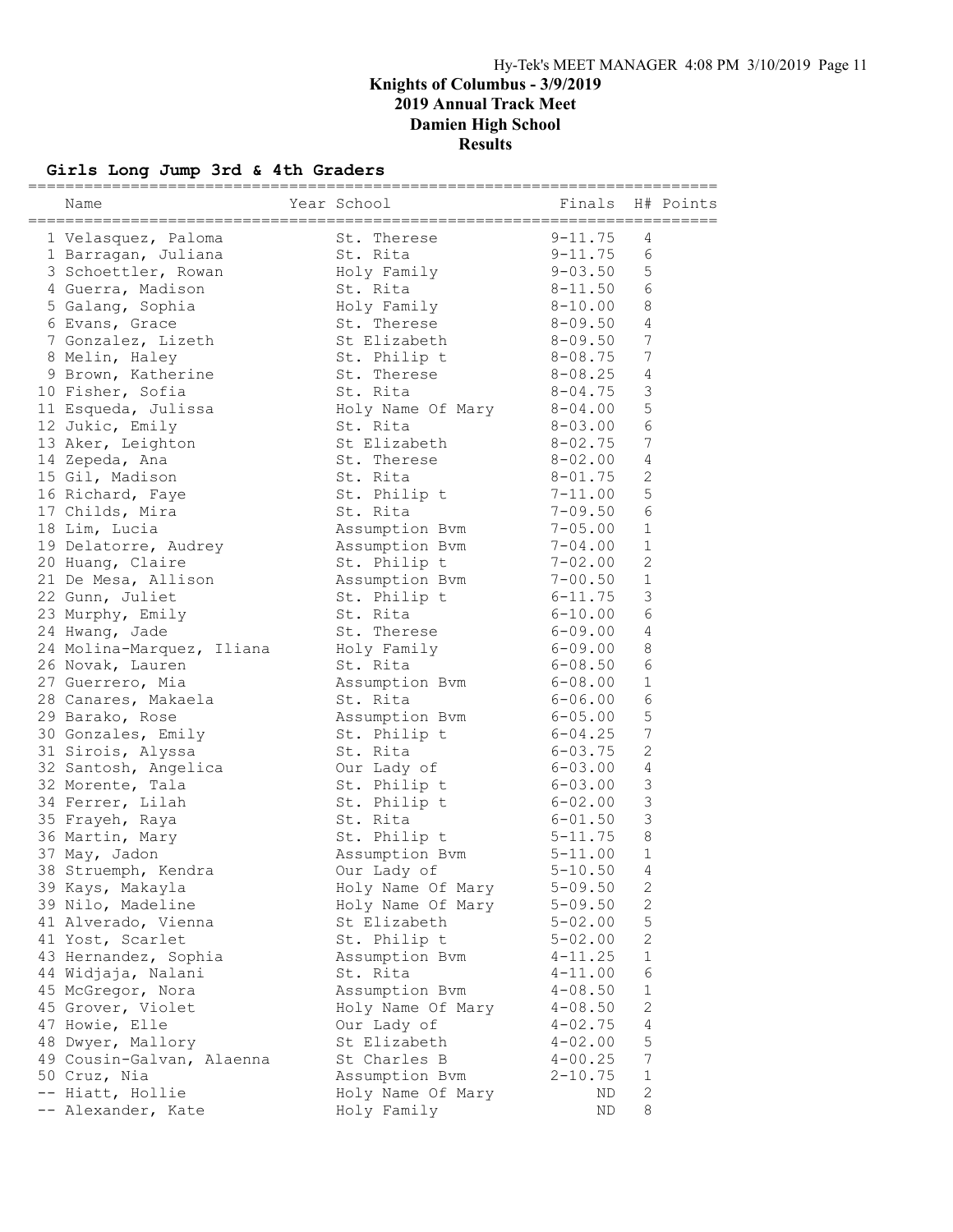### Girls Javelin Throw 3rd & 4th Graders

| Name                                      | Year School          | Finals H# Points |                |  |
|-------------------------------------------|----------------------|------------------|----------------|--|
| 1 Sandoval, Lucy                          | St. Therese          | $93 - 00$        | 2              |  |
| 2 Gonzales, Emily                         | St. Philip t         | $72 - 00$        | $\mathbf{1}$   |  |
|                                           |                      |                  | 3              |  |
| 4 Melin, Haley                            | St. Philip t         | $57 - 00$ 1      |                |  |
| 5 McGregor, Nora                          | Assumption Bvm 55-05 |                  | $\overline{4}$ |  |
| 6 Leyva, Viviana                          | St. Philip t         | $48 - 00$        | $\mathbf{1}$   |  |
| 6 Peterson, Charlotte 5t. Philip t 48-00  |                      |                  | $\mathbf{1}$   |  |
| 6 Aquayo, Ava                             | St Charles B         | $48 - 00$        | $\mathfrak{Z}$ |  |
| 9 Martin, Mary                            | St. Philip t         | $46 - 00$        | 3              |  |
| 10 Moreno, Bella                          | St. Philip t         | $43 - 05$        | $\mathcal{S}$  |  |
| 11 Carrillo, Penelope 5t. Therese 51 2-00 |                      |                  | 2              |  |
| 11 Sandoval, Claire                       | St. Therese          | $42 - 00$        | 2              |  |
| 11 Ruiz, Hannah                           | St. Therese          | $42 - 00$        | $\overline{2}$ |  |
| 14 Barako, Rose                           | Assumption Bvm       | $37 - 05$        | $\overline{4}$ |  |
| 15 Evans, Lillian                         | St. Therese          | $36 - 09$        | 2              |  |
| 16 Vega, Madeline                         | Sts. Felicit         | $33 - 00$        | $\mathbf{1}$   |  |
| 16 LeDuff, Giselle                        | St. Philip t 33-00   |                  | $\mathbf{1}$   |  |
| 16 Ramos, Isabella                        | St. Therese          | $33 - 00$        | 2              |  |
| 19 Dwyer, Mallory                         | St Elizabeth         | $31 - 05$        | 3              |  |
| 20 Selva, Lyla                            | St. Philip t         | $30 - 05$        | $\mathbf{1}$   |  |
| 21 Delatorre, Audrey Massumption Bvm      |                      | $30 - 00$        | $\overline{4}$ |  |
| 22 Lim, Diane                             | St. Therese          | $28 - 05$        | 2              |  |
| 23 Magallanes, Paige                      | Sts. Felicit         | $27 - 00$        | $\mathbf{1}$   |  |
| 23 Iqtanoc, Ella                          | Holy Family          | $27 - 00$        | $\overline{4}$ |  |
| 25 Alverado, Vienna                       | St Elizabeth 24-00   |                  | 3              |  |
| 25 Sandoval, Allison St. Therese          |                      | $24 - 00$        | 2              |  |
| 27 Cruz, Nia                              | Assumption Bvm       | $21 - 00$        | 4              |  |

### Boys 100 Meter Dash 7th & 8th Graders

| Name<br>============ | Year School and the School and the School and the School | Finals H# Points |              |  |
|----------------------|----------------------------------------------------------|------------------|--------------|--|
| 1 Co, Joshua         | St. Philip t                                             | 13.30            | 2            |  |
| 2 Rosas, Omar        | St Thomas More                                           | 13.47            | 2            |  |
| 3 Casanave, Chris    | Holy Name Of Mary                                        | 13.48            | 2            |  |
| 4 Palmer, Alex       | St Thomas More                                           | 13.52            | 3            |  |
| 5 Bowles, Zach       | St. Philip t                                             | 13.58            | $\mathbf 1$  |  |
| 6 Seley, Cole        | St. Philip t                                             | 13.74            | 2            |  |
| 7 Guerrero, Samuel   | St. Philip t                                             | 13.82            | 2            |  |
| 7 Zdunek, Dylan      | Sts. Felicit                                             | 13.82            | $\mathbf{1}$ |  |
| 9 Grover, Ben        | Holy Name Of Mary                                        | 13.99            | 4            |  |
| 10 Frayeh, Emil      | St. Rita                                                 | 14.00            | 2            |  |
| 11 Tupy, George      | St. Rita                                                 | 14.08            | $\mathbf{1}$ |  |
| 12 Baligad, Tyler    | St Thomas More                                           | 14.09            | 3            |  |
| 13 Barajas, Abraham  | St Charles B                                             | 14.17            | 3            |  |
| 14 Vasquez, Patrick  | Our Lady of                                              | 14.22            | 4            |  |
| 15 Elachi, Charlie   | Sts. Felicit                                             | 14.25            | 3            |  |
| 16 Boskovich, Martin | St. Rita                                                 | 14.30            | 4            |  |
| 17 Schmid, Carson    | St. Philip t                                             | 14.42            | 3            |  |
| 18 Esparza, Izaac    | St Thomas More                                           | 14.63            | 4            |  |
| 19 Riojas, Matthew   | St. Philip t                                             | 14.75            | 3            |  |
| 20 Dakan, Will       | St. Philip t                                             | 14.84            | 4            |  |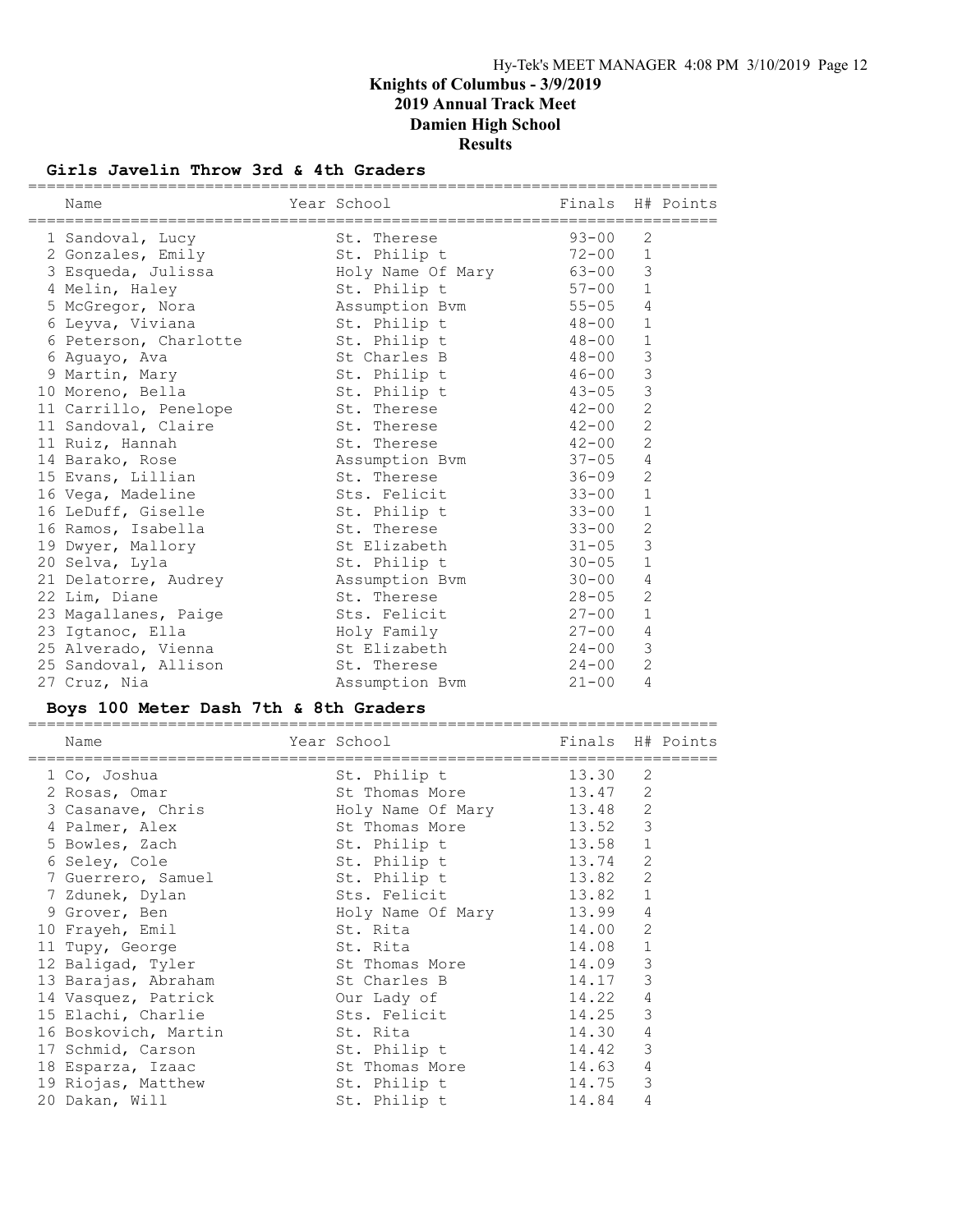#### ....Boys 100 Meter Dash 7th & 8th Graders

| 21 Tinajero, Christopher | Our Lady of       | 14.87 | $\mathbf{1}$  |
|--------------------------|-------------------|-------|---------------|
| 22 Magallanes, Jacob     | Assumption Bvm    | 15.42 | 1             |
| 23 Sugiyama, Leo         | St. Philip t      | 15.44 | 5             |
| 24 Diaz, Ben             | St Elizabeth      | 15.49 | 1             |
| 25 Harmon, Sean          | St Elizabeth      | 15.52 | 2             |
| 26 Dupre, Owen           | St. Philip t      | 15.55 | 5             |
| 27 Mendez, Luke          | St. Philip t      | 15.85 | 4             |
| 28 Salinas, Anthony      | Holy Name Of Mary | 16.23 | 3             |
| 29 Moreno, Christian     | Our Lady of       | 16.52 | $\mathcal{L}$ |
| 30 Reyes, Adrian         | St. Therese       | 16.59 | $\mathbf{1}$  |
| 31 Avila, Bishop         | St. Therese       | 16.63 | 3             |
| 32 Henry, Mason          | St. Philip t      | 16.69 | 5             |
| 33 House, Christian      | St Charles B      | 16.71 | $\mathbf{1}$  |
| 34 Almada, Daniel        | St. Philip t      | 18.51 | 4             |
| 35 Buntarja, Isaac       | St. Therese       | 18.82 | 5             |
| 36 Stauffer, David       | St Thomas More    | 21.08 | 5             |

#### Boys 200 Meter Dash 7th & 8th Graders

| Name |                                                                                                                                                                                                                                                                                                                                                                         |                |                                                                                                                                                                                                                                                                                            |              |                                                                                                                                                                                      |
|------|-------------------------------------------------------------------------------------------------------------------------------------------------------------------------------------------------------------------------------------------------------------------------------------------------------------------------------------------------------------------------|----------------|--------------------------------------------------------------------------------------------------------------------------------------------------------------------------------------------------------------------------------------------------------------------------------------------|--------------|--------------------------------------------------------------------------------------------------------------------------------------------------------------------------------------|
|      |                                                                                                                                                                                                                                                                                                                                                                         | St. Philip t   |                                                                                                                                                                                                                                                                                            | 3            |                                                                                                                                                                                      |
|      |                                                                                                                                                                                                                                                                                                                                                                         |                |                                                                                                                                                                                                                                                                                            |              |                                                                                                                                                                                      |
|      |                                                                                                                                                                                                                                                                                                                                                                         |                |                                                                                                                                                                                                                                                                                            | $\mathbf{1}$ |                                                                                                                                                                                      |
|      |                                                                                                                                                                                                                                                                                                                                                                         |                |                                                                                                                                                                                                                                                                                            | $\mathbf{1}$ |                                                                                                                                                                                      |
|      |                                                                                                                                                                                                                                                                                                                                                                         |                |                                                                                                                                                                                                                                                                                            | $\mathbf{1}$ |                                                                                                                                                                                      |
|      |                                                                                                                                                                                                                                                                                                                                                                         |                |                                                                                                                                                                                                                                                                                            | 2            |                                                                                                                                                                                      |
|      |                                                                                                                                                                                                                                                                                                                                                                         |                |                                                                                                                                                                                                                                                                                            | $\mathbf 1$  |                                                                                                                                                                                      |
|      |                                                                                                                                                                                                                                                                                                                                                                         |                |                                                                                                                                                                                                                                                                                            | 3            |                                                                                                                                                                                      |
|      |                                                                                                                                                                                                                                                                                                                                                                         |                |                                                                                                                                                                                                                                                                                            | 3            |                                                                                                                                                                                      |
|      |                                                                                                                                                                                                                                                                                                                                                                         |                |                                                                                                                                                                                                                                                                                            | $\mathbf{1}$ |                                                                                                                                                                                      |
|      |                                                                                                                                                                                                                                                                                                                                                                         | St Elizabeth   |                                                                                                                                                                                                                                                                                            | 2            |                                                                                                                                                                                      |
|      |                                                                                                                                                                                                                                                                                                                                                                         | St. Philip t   |                                                                                                                                                                                                                                                                                            | 2            |                                                                                                                                                                                      |
|      |                                                                                                                                                                                                                                                                                                                                                                         | St. Philip t   |                                                                                                                                                                                                                                                                                            | 3            |                                                                                                                                                                                      |
|      |                                                                                                                                                                                                                                                                                                                                                                         | St. Philip t   |                                                                                                                                                                                                                                                                                            | 2            |                                                                                                                                                                                      |
|      |                                                                                                                                                                                                                                                                                                                                                                         | St. Philip t   |                                                                                                                                                                                                                                                                                            | $\mathbf{1}$ |                                                                                                                                                                                      |
|      |                                                                                                                                                                                                                                                                                                                                                                         | St. Therese    |                                                                                                                                                                                                                                                                                            | 2            |                                                                                                                                                                                      |
|      |                                                                                                                                                                                                                                                                                                                                                                         |                |                                                                                                                                                                                                                                                                                            | $\mathbf{1}$ |                                                                                                                                                                                      |
|      |                                                                                                                                                                                                                                                                                                                                                                         |                |                                                                                                                                                                                                                                                                                            | 3            |                                                                                                                                                                                      |
|      |                                                                                                                                                                                                                                                                                                                                                                         | St Thomas More | 50.19                                                                                                                                                                                                                                                                                      | 2            |                                                                                                                                                                                      |
|      | 1 Co, Joshua<br>2 Bowles, Zach<br>3 Nieves, Giovanni<br>4 Grover, Ben<br>5 Frayeh, Emil<br>6 Tinajero, Christopher<br>7 Riojas, Matthew<br>8 Schmid, Carson<br>10 Jernegan, Preston<br>11 Diaz, Ben<br>12 Mendez, Luke<br>13 Sugiyama, Leo<br>14 Dupre, Owen<br>15 Henry, Mason<br>16 Reyes, Adrian<br>17 Moreno, Christian<br>18 Buntarja, Isaac<br>19 Stauffer, David |                | Year School and the School and the School and the School and the School and the School<br>St. Philip t<br>St. Philip t<br>Holy Name Of Mary<br>St. Rita<br>Our Lady of<br>St. Philip t<br>St. Philip t<br>9 Magallanes, Jacob Assumption Bvm<br>St Elizabeth<br>Our Lady of<br>St. Therese |              | Finals H# Points<br>27.68<br>27.73 1<br>27.78<br>28.96<br>29.50<br>30.69<br>30.91<br>31.35<br>31.69<br>31.75<br>32.26<br>32.52<br>32.73<br>34.27<br>35.17<br>36.09<br>36.88<br>41.44 |

#### Boys 400 Meter Dash 7th & 8th Graders

========================================================================== Year School Finals H# Points ========================================================================== 1 Barajas, Abraham St Charles B 1:01.20 1 2 Nieves, Giovanni St. Philip t 1:01.59 3 3 Alvarez, Alex St. Philip t 1:02.47 1 4 Batiste, Franklin St. Philip t 1:03.85 2 5 Seley, Cole 5 Seley, Cole 5 St. Philip t 1:04.21 3 6 Tupy, George St. Rita 1:04.42 3 7 Guerrero, Samuel St. Philip t 1:04.80 3 8 Elachi, Charlie Sts. Felicit 1:05.43 3 9 Benitez, Lucas Assumption Bvm 1:05.51 1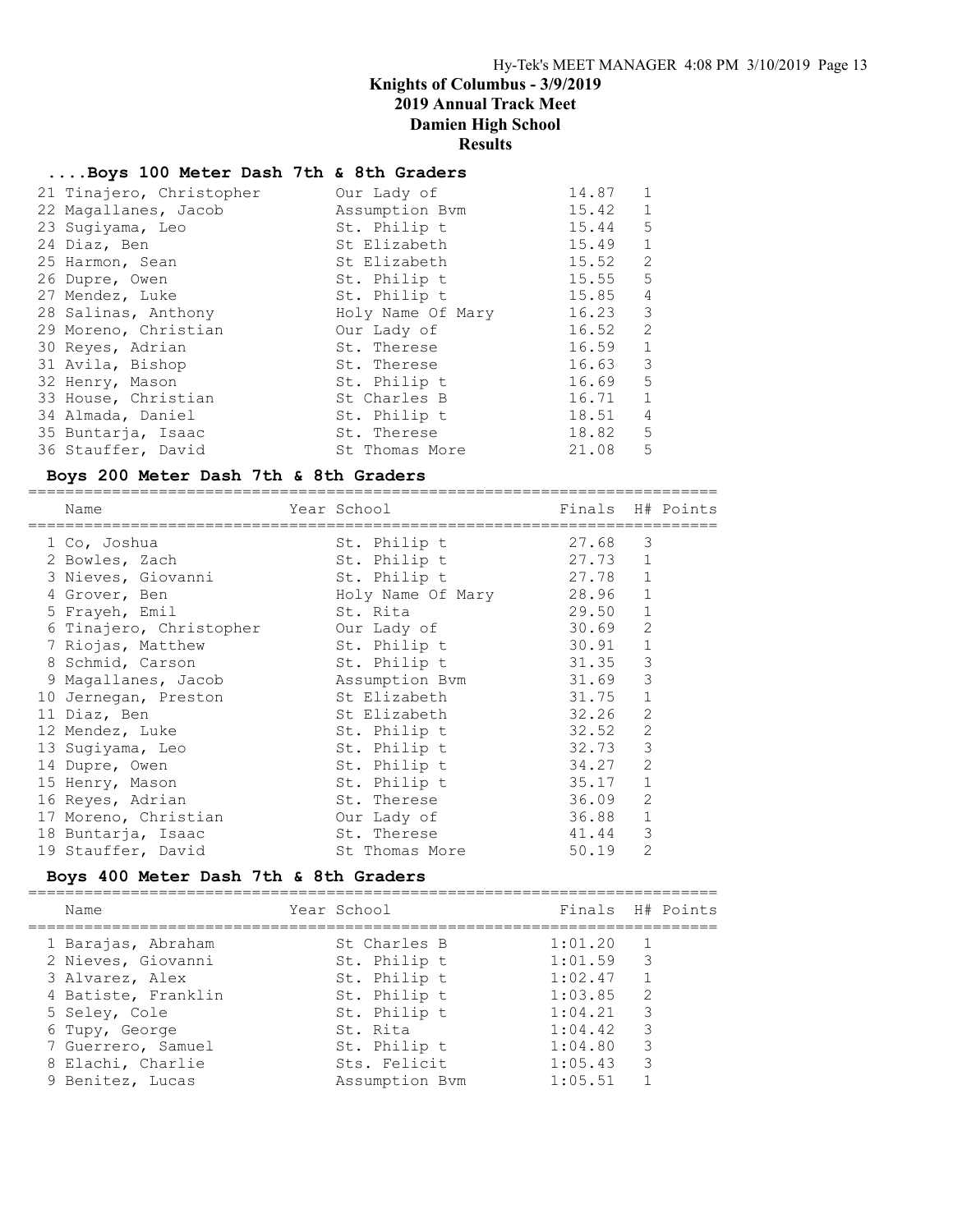# ....Boys 400 Meter Dash 7th & 8th Graders

| 10 Dakan, Will       | St. Philip t      | 1:05.52 | $\mathbf{1}$ |
|----------------------|-------------------|---------|--------------|
| 11 Boskovich, Martin | St. Rita          | 1:06.45 | 2            |
| 12 Magallanes, Jacob | Assumption Bym    | 1:09.75 | 2            |
| 13 Barraza, Noe      | Sts. Felicit      | 1:10.02 | 3            |
| 14 Jernegan, Preston | St Elizabeth      | 1:11.50 | $\mathbf{1}$ |
| 15 Widjaja, Keanu    | St. Rita          | 1:12.87 | 1            |
| 16 Correa, Cristian  | Sts. Felicit      | 1:12.90 | 2            |
| 17 Reyes, Adrian     | St. Therese       | 1:14.55 | 2            |
| 18 House, Cole       | St Charles B      | 1:16.41 | 2            |
| 19 Miller, Peter     | Our Lady of       | 1:19.22 | 3            |
| 20 Moreno, Christian | Our Lady of       | 1:20.35 | $\mathbf{1}$ |
| 21 Salinas, Anthony  | Holy Name Of Mary | 1:25.13 | 3            |
| 22 Almada, Daniel    | St. Philip t      | 1:35.90 | 2            |
|                      |                   |         |              |

### Boys 800 Meter Run 7th & 8th Graders

======================================================================= Name Year School Finals Points

|  | Name                     | rear School |              | Finals  | POINTS |
|--|--------------------------|-------------|--------------|---------|--------|
|  | 1 Alvarez, Alex          |             | St. Philip t | 2:26.36 |        |
|  | 2 Plascencia, Lucas      |             | St. Philip t | 2:30.30 |        |
|  | 3 Batiste, Franklin      |             | St. Philip t | 2:34.43 |        |
|  | 4 Vasquez, Jackson       |             | St. Rita     | 2:35.89 |        |
|  | 5 Cepielik, Edyn         |             | St. Rita     | 2:38.81 |        |
|  | 6 Sanavio, Matteo        |             | St. Philip t | 2:42.25 |        |
|  | 7 McCarthy, Michael      |             | St Elizabeth | 2:47.76 |        |
|  | 8 Peters, Sean           |             | St. Rita     | 2:54.56 |        |
|  | 9 Rowe, Sean             |             | St. Philip t | 2:57.22 |        |
|  | 10 Gutierrez, Juan Pablo |             | St. Rita     | 3:00.10 |        |
|  | 11 Kvochak, Angelo       |             | St. Philip t | 3:01.94 |        |
|  |                          |             |              |         |        |

### Boys 1600 Meter Run 7th & 8th Graders

| Name                    | Year School  | Finals Points |  |
|-------------------------|--------------|---------------|--|
| 1 Cepielik, Edyn        | St. Rita     | 5:24.18       |  |
| 2 Vasquez, Patrick      | Our Lady of  | 5:32.70       |  |
| 3 Plascencia, Lucas     | St. Philip t | 5:41.92       |  |
| 4 Barraza, Noe          | Sts. Felicit | 5:43.39       |  |
| 5 Vasquez, Jackson      | St. Rita     | 5:44.94       |  |
| 6 McCarthy, Michael     | St Elizabeth | 5:45.24       |  |
| 7 Sanavio, Matteo       | St. Philip t | 5:45.76       |  |
| 8 Gutierrez, Juan Pablo | St. Rita     | 6:30.86       |  |
| 9 Rowe, Sean            | St. Philip t | 6:31.28       |  |
| 10 Kvochak, Angelo      | St. Philip t | 6:42.52       |  |

### Boys 4x100 Meter Relay 7th & 8th Graders

| School                              | Finals Points       |
|-------------------------------------|---------------------|
| 1 St. Philip the Apostle School 'A' | 52 27               |
| 1) Bowles, Zach                     | 2) Guerrero, Samuel |
| 3) Co, Joshua                       | 4) Ferrer, Daniel   |
| 2 St Thomas More 'A'                | 53.16               |
| 3 St Charles Borromeo School 'A'    | 59 28               |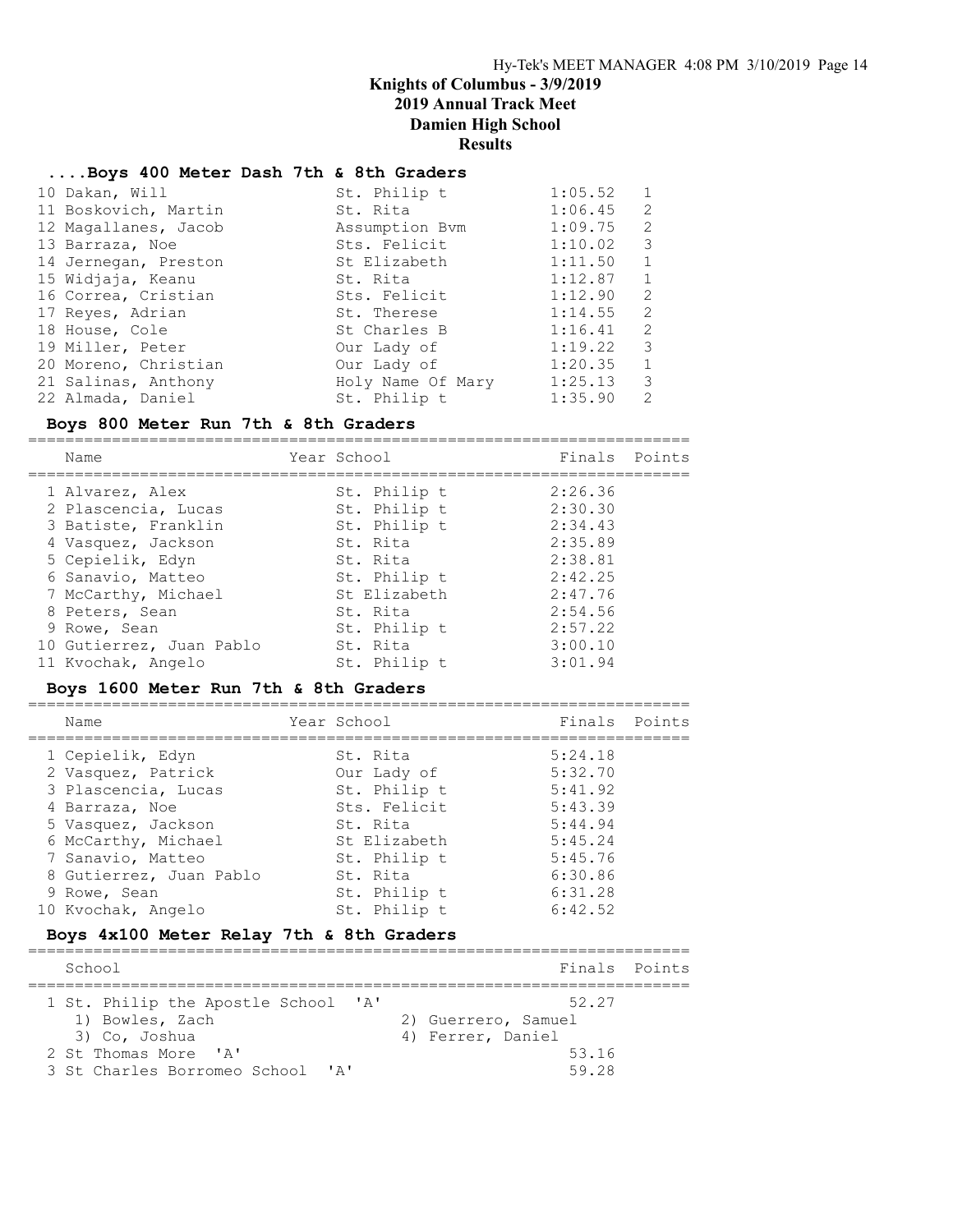### ....Boys 4x100 Meter Relay 7th & 8th Graders

| 1) House, Cole                       |              | 2) House, Christian |
|--------------------------------------|--------------|---------------------|
| 3) Miranda, Brandon                  |              | 4) Barajas, Abraham |
| 4 Our Lady of the Assumption         | $\mathsf{A}$ | 1:00.30             |
| 5 St Elizabeth Parish School 'A'     |              | 1:00.42             |
| 6 Sts. Felicitas and Perpetua Sc 'A' |              | 1:01.20             |
| 1) Correa, Cristian                  |              | 2) Zdunek, Dylan    |
| 3) Elachi, Charlie                   |              | 4) Cabral, Ryan     |

### Boys 4x400 Meter Relay 7th & 8th Graders

| School                               |                 | Finals Points |
|--------------------------------------|-----------------|---------------|
| 1 St Thomas More 'A'                 | 4:19.54         |               |
| 2 St. Philip the Apostle School 'A'  | $4 \cdot 30$ 98 |               |
| 3 Sts. Felicitas and Perpetua Sc 'A' | 4:47.43         |               |

### Boys 800 Sprint Medley 7th & 8th Graders

| School                              | Finals Points   |  |
|-------------------------------------|-----------------|--|
| 1 St. Philip the Apostle School 'A' | $2 \cdot 00$ 89 |  |
| 2 St. Rita 'A'                      | 2:02.84         |  |

### Boys Long Jump 7th & 8th Graders

| Name                                                                                 | Year School                                                             | Finals H# Points |                           |  |
|--------------------------------------------------------------------------------------|-------------------------------------------------------------------------|------------------|---------------------------|--|
|                                                                                      |                                                                         |                  | 1                         |  |
| 1 Baligad, Tyler 51 St Thomas More 15-04.00<br>2 Co, Joshua 31 St. Philip t 15-01.00 |                                                                         |                  | $\overline{4}$            |  |
| 3 Guerrero, Samuel 5t. Philip t 14-08.00 4                                           |                                                                         |                  |                           |  |
|                                                                                      |                                                                         |                  | $\mathbf{1}$              |  |
| 3 Grover, Ben Moly Name Of Mary 14-08.00<br>5 Nieves, Giovanni St. Philip t 13-09.00 |                                                                         |                  | 5                         |  |
| 6 Vasquez, Patrick                                                                   | Our Lady of $13-04.00$                                                  |                  | 3                         |  |
| 7 Barajas, Abraham                                                                   | St Charles B 13-03.00                                                   |                  | 5                         |  |
| 7 Correa, Cristian                                                                   | Sts. Felicit 13-03.00                                                   |                  | $1\,$                     |  |
|                                                                                      |                                                                         |                  | $\overline{2}$            |  |
| 9 Tinajero, Christopher Our Lady of 13-02.00<br>9 Seley, Cole 5t. Philip t 13-02.00  |                                                                         |                  | $\overline{4}$            |  |
| 11 Sakakura, Joseph Sts. Felicit 13-00.00                                            |                                                                         |                  | $\mathbf{1}$              |  |
| 11 Dakan, Will                                                                       | St. Philip $t = 13-00.00$                                               |                  | $\overline{4}$            |  |
| 13 Hussain, Gavin                                                                    | Sts. Felicit 12-10.00                                                   |                  | 2                         |  |
| 13 Alvarez, Alex                                                                     | St. Philip t 12-10.00                                                   |                  | $\mathsf 3$               |  |
|                                                                                      |                                                                         |                  | $\mathbf 1$               |  |
|                                                                                      |                                                                         |                  | $\mathbf{2}$              |  |
| 17 Sugiyama, Leo St. Philip t 12-02.00                                               |                                                                         |                  | 4                         |  |
| 18 Harmon, Sean                                                                      | St Elizabeth 12-00.00                                                   |                  | 4                         |  |
| 18 Sanavio, Matteo St. Philip t 12-00.00                                             |                                                                         |                  | 2                         |  |
| 20 House, Cole                                                                       |                                                                         |                  | 5                         |  |
| 21 Diaz, Ben                                                                         |                                                                         |                  | $\overline{4}$            |  |
| 22 Rowe, Sean                                                                        | St Charles B 11-11.00<br>St Elizabeth 11-08.00<br>St. Philip t 11-07.00 |                  | $\sqrt{2}$                |  |
| 23 Batiste, Franklin St. Philip t 11-05.00                                           |                                                                         |                  | $\ensuremath{\mathsf{3}}$ |  |
| 23 Nightingale, William St. Philip t 11-05.00                                        |                                                                         |                  | $\mathbf 1$               |  |
| 25 Gutierrez, Juan Pablo St. Rita                                                    |                                                                         | $10 - 11.00$     | $\mathbf{2}$              |  |
| 26 Magallanes, Jacob (Assumption Bvm (10-10.00)                                      |                                                                         |                  | 3                         |  |
| 27 Miller, Peter                                                                     | Our Lady of                                                             | $10 - 08.00$     | $\overline{2}$            |  |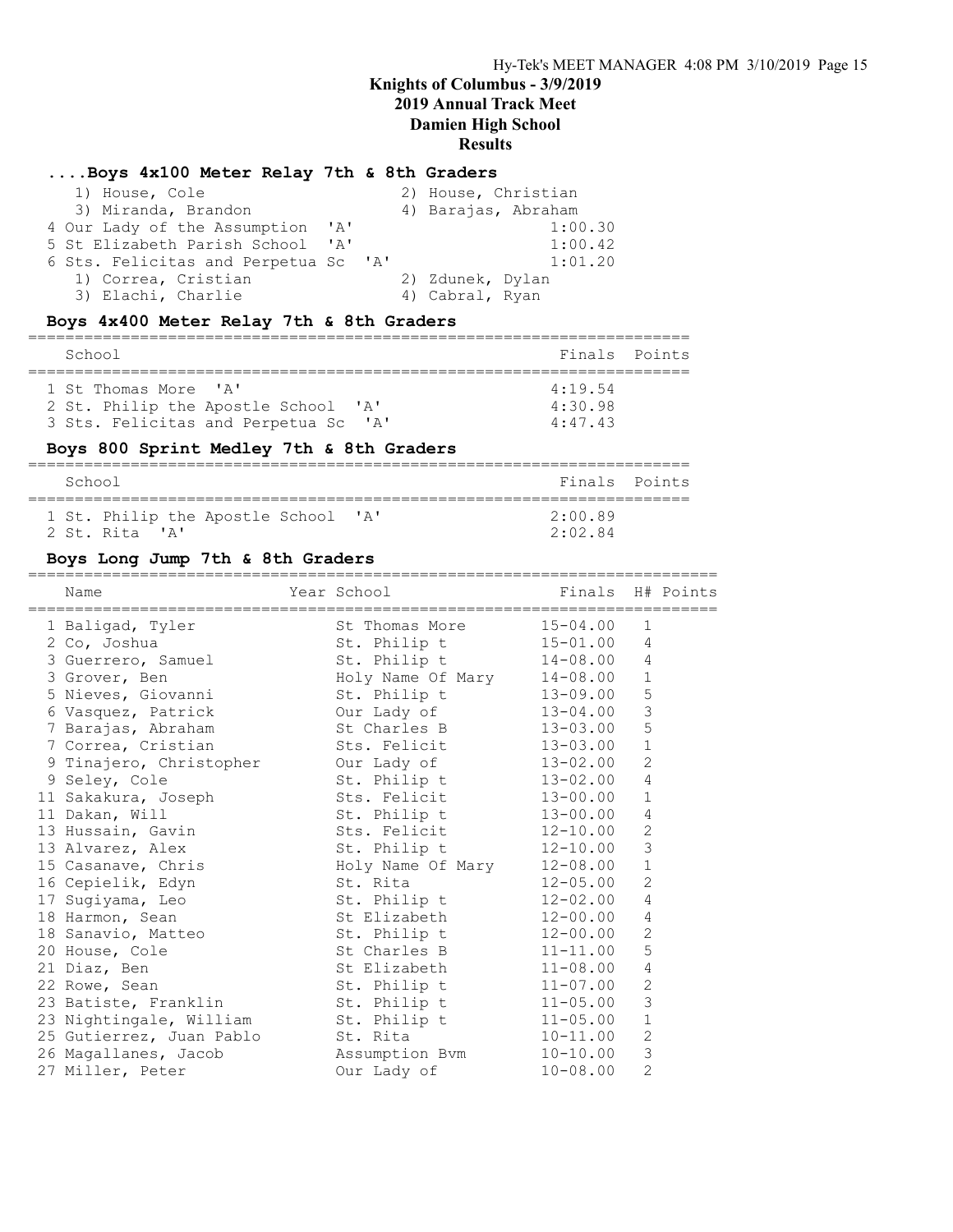### ....Boys Long Jump 7th & 8th Graders

| St. Philip t      | $10 - 08.00$ | - 3 |
|-------------------|--------------|-----|
| St. Therese       | $10 - 06.00$ | - 3 |
| Holy Name Of Mary | $10 - 00.00$ | 1   |
| St. Philip t      | $9 - 03.00$  | - 2 |
| St Charles B      | $8 - 06.00$  | - 5 |
| St. Therese       | $4 - 10.00$  | - 3 |
|                   |              |     |

### Boys Shot Put 7th & 8th Graders

==========================================================================

| Name                | Year School    | Finals H# Points |                |  |
|---------------------|----------------|------------------|----------------|--|
| 1 Frayeh, Emil      | St. Rita       | $37 - 07.00$     | 2              |  |
| 2 Tupy, George      | St. Rita       | 37-04.50         | $\mathbf{1}$   |  |
| 3 Ocon, Phillip     | Holy Family    | 34-02.00         | $\mathbf{1}$   |  |
| 4 Bowles, Zach      | St. Philip t   | 32-07.50         | $\mathbf{1}$   |  |
| 5 Jernegan, Preston | St Elizabeth   | 32-04.00         | 2              |  |
| 6 Vasquez, Jackson  | St. Rita       | 26-08.00         | 2              |  |
| 7 Ferrer, Daniel    | St. Philip t   | $26 - 01.00$     | 2              |  |
| 8 Schmid, Carson    | St. Philip t   | $24 - 01.00$     | $\mathbf{1}$   |  |
| 9 Plascencia, Lucas | St. Philip t   | $22 - 11.00$     | 2              |  |
| 10 Henry, Mason     | St. Philip t   | $21 - 11.00$     | $\overline{2}$ |  |
| 11 Esparza, Izaac   | St Thomas More | $21 - 04.00$     | 2              |  |
| 12 Dupre, Owen      | St. Philip t   | $18 - 00.00$     | 2              |  |
| 13 Widjaja, Keanu   | St. Rita       | $17 - 02.50$     | $\mathbf{1}$   |  |
| 14 Stauffer, David  | St Thomas More | $16 - 06.00$     |                |  |
| 15 Cabral, Ryan     | Sts. Felicit   | $15 - 10.00$     |                |  |
| 16 Almada, Daniel   | St. Philip t   | $15 - 09.00$     |                |  |
| 17 Jones, Jasper    | Holy Family    | $15 - 08.00$     |                |  |

### Boys 100 Meter Dash 5th & 6th Graders

| Name                                              | Year School        | Finals H# Points |              |  |
|---------------------------------------------------|--------------------|------------------|--------------|--|
| 1 Stoops, Matt                                    | Holy Name Of Mary  | 14.77            | 1            |  |
| 2 Mendez, Mason                                   | St. Philip t       | 14.91            | 5            |  |
| 3 Alvarez, Alexander                              | Sts. Felicit       | 14.94            | 6            |  |
| 4 Fajardo, Isaac                                  | St Thomas More     | 15.12            | 1            |  |
| 5 Tannaz, Jett                                    | St Charles B       | 15.40            | $\mathbf{1}$ |  |
| 6 German, John-Paul our Lady of                   |                    | 15.48            | $\mathbf{1}$ |  |
| 7 Morente, Leland                                 | St. Philip t       | 15.49            | 4            |  |
| 8 Dwyer, Gavin                                    | St Elizabeth       | 15.58            | 3            |  |
| 9 Hartley, Alex                                   | St Elizabeth       | 15.59            | 5            |  |
| 10 Yan, Brandon                                   | St. Philip t       | 15.67            | 5            |  |
| 11 Comia, Austin                                  | St Thomas More     | 15.75            | 4            |  |
| 12 Belmonte, Joaquin                              | St. Philip t       | 15.76            | 2            |  |
| 13 Christian, Jalon                               | St Charles B       | 15.81            | 2            |  |
| 14 Guzman, Andrew                                 | Sts. Felicit 15.84 |                  | 2            |  |
| 15 Marietta, Kyle                                 | Holy Name Of Mary  | 15.88            | 4            |  |
| 16 Carrillo, Benjamin                             | Sts. Felicit       | 15.98            | 3            |  |
| 17 Montenegro, Quinn <a> B<br/>assumption Bvm</a> |                    | 16.14            | 3            |  |
| 18 Bragg, Jack                                    | St. Rita           | 16.17            | 5            |  |
| 19 Guzman, Domenic St. Philip t                   |                    | 16.21            | 3            |  |
| 20 Yegge, Doug                                    | Holy Name Of Mary  | 16.22            | 2            |  |
| 21 Campagna, Dominic                              | St. Philip t       | 16.23            | $\mathbf{1}$ |  |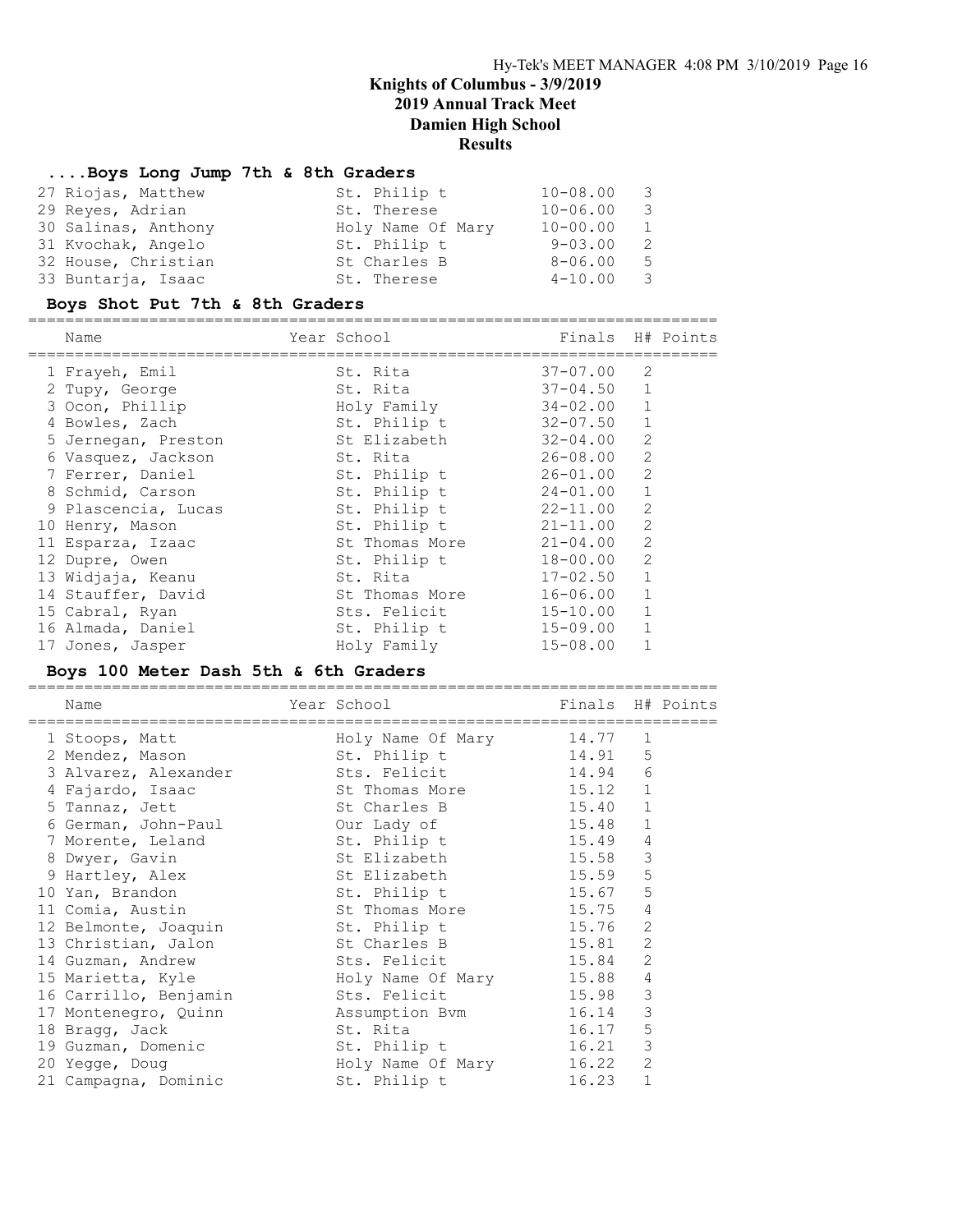### ....Boys 100 Meter Dash 5th & 6th Graders

| 22 Dupre, Wyatt           | St. Philip t      | 16.27 | 6              |
|---------------------------|-------------------|-------|----------------|
| 23 Esquivel, Donovan      | Assumption Bvm    | 16.59 | 4              |
| 24 Mahoney, Aiden         | St. Rita          | 16.69 | 5              |
| 25 O'Brien, Blake         | St. Rita          | 16.74 | 4              |
| 26 Kashifalghita, Aaron   | Holy Name Of Mary | 16.75 | 4              |
| 27 Ioele, Marco           | Holy Name Of Mary | 16.82 | $\mathsf 3$    |
| 28 Detterich, Kai         | Assumption Bvm    | 16.89 | $1\,$          |
| 29 Nolan, James           | St. Rita          | 17.00 | $\mathbf 1$    |
| 30 Chambers, Declan       | St Elizabeth      | 17.10 | $\mathbf{1}$   |
| 30 Otero, Jaziah          | Our Lady of       | 17.10 | 2              |
| 32 Vu, Augustine          | Our Lady of       | 17.14 | $\mathsf S$    |
| 33 Andrews, Charlie       | St. Rita          | 17.28 | $\mathfrak{Z}$ |
| 34 Ahern, Andrew          | Holy Name Of Mary | 17.70 | $\mathsf S$    |
| 35 Diaz, Jacob            | St Elizabeth      | 17.85 | $\mathbf{2}$   |
| 36 Magaling, Jaedon       | Holy Name Of Mary | 17.96 | $\mathsf 3$    |
| 37 Alvarez, Christopher   | Our Lady of       | 17.99 | 4              |
| 38 Velasquez, Adam        | St Thomas More    | 18.01 | $\mathsf 3$    |
| 39 Oneil, Lorenzo         | Assumption Bvm    | 18.33 | 2              |
| 40 Mendez, Noah           | St Thomas More    | 18.42 | 2              |
| 41 Palato, Anthony        | St Thomas More    | 18.64 | 5              |
| 42 Riojas, Sebastian      | St. Philip t      | 18.89 | 4              |
| 43 Schimmoller, Joseph    | St. Philip t      | 18.99 | 6              |
| 44 Ramos, Aidan           | St. Therese       | 19.30 | 6              |
| 45 Ortiz, Roman           | Holy Name Of Mary | 20.43 | 6              |
| 46 Millan-Aguilar, Daniel | St Charles B      | 21.19 | 6              |
| 47 Quezada, Steve         | Holy Family       | 21.92 | 6              |

### Boys 200 Meter Dash 5th & 6th Graders

==========================================================================

| Name<br>===============================                         | Year School and the School | Finals H# Points |                |  |
|-----------------------------------------------------------------|----------------------------|------------------|----------------|--|
| 1 Polenzani, Matthew St Elizabeth 29.78                         |                            |                  | 3              |  |
|                                                                 |                            |                  |                |  |
|                                                                 |                            |                  |                |  |
| 4 Nightingale, William St. Philip t 32.09                       |                            |                  | 2              |  |
| 5 Tannaz, Jett St Charles B 32.16                               |                            |                  | 5              |  |
| 6 Schoettler, Will Moly Family 32.27 1                          |                            |                  |                |  |
| 7 German, John-Paul bur Lady of 32.78                           |                            |                  | $\mathcal{S}$  |  |
| 8 Kiss, Edward                                                  | Assumption Bvm 33.20       |                  | 2              |  |
| 9 Marietta, Kyle Moly Name Of Mary 33.47                        |                            |                  | 3              |  |
| 10 Hartley, Alex                                                | St Elizabeth 33.60         |                  | $\mathbf{2}$   |  |
| 11 Belmonte, Joaquin St. Philip t 33.91                         |                            |                  | 3              |  |
| 12 Yegge, Doug                                                  | Holy Name Of Mary 34.00    |                  | $\overline{4}$ |  |
| 13 Montenegro, Quinn Massumption Bvm 34.80                      |                            |                  | $\mathbf{1}$   |  |
| 14 Esquivel, Donovan           Assumption Bvm             35.00 |                            |                  | 3              |  |
| 15 Ioele, Marco Moly Name Of Mary 35.50                         |                            |                  | $\overline{4}$ |  |
| 16 Christian, Jalon 51 St Charles B 36.23                       |                            |                  | 5              |  |
| 17 Roche, Finnian Moly Name Of Mary 36.36                       |                            |                  | 5              |  |
| 18 Otero, Jaziah                                                | Our Lady of                | 36.73            | $\mathbf 1$    |  |
| 19 Andrews, Charlie 5t. Rita                                    |                            | 37.01            | 3              |  |
| 20 Chin, Clayton                                                | Sts. Felicit 37.09         |                  | 4              |  |
| 21 Kashifalghita, Aaron Moly Name Of Mary 37.24 1               |                            |                  |                |  |
| 22 O'Brien, Blake                                               | St. Rita                   | 37.50            | 5              |  |
| 23 Detterich, Kai Massumption Bvm                               |                            | $37.53$ 4        |                |  |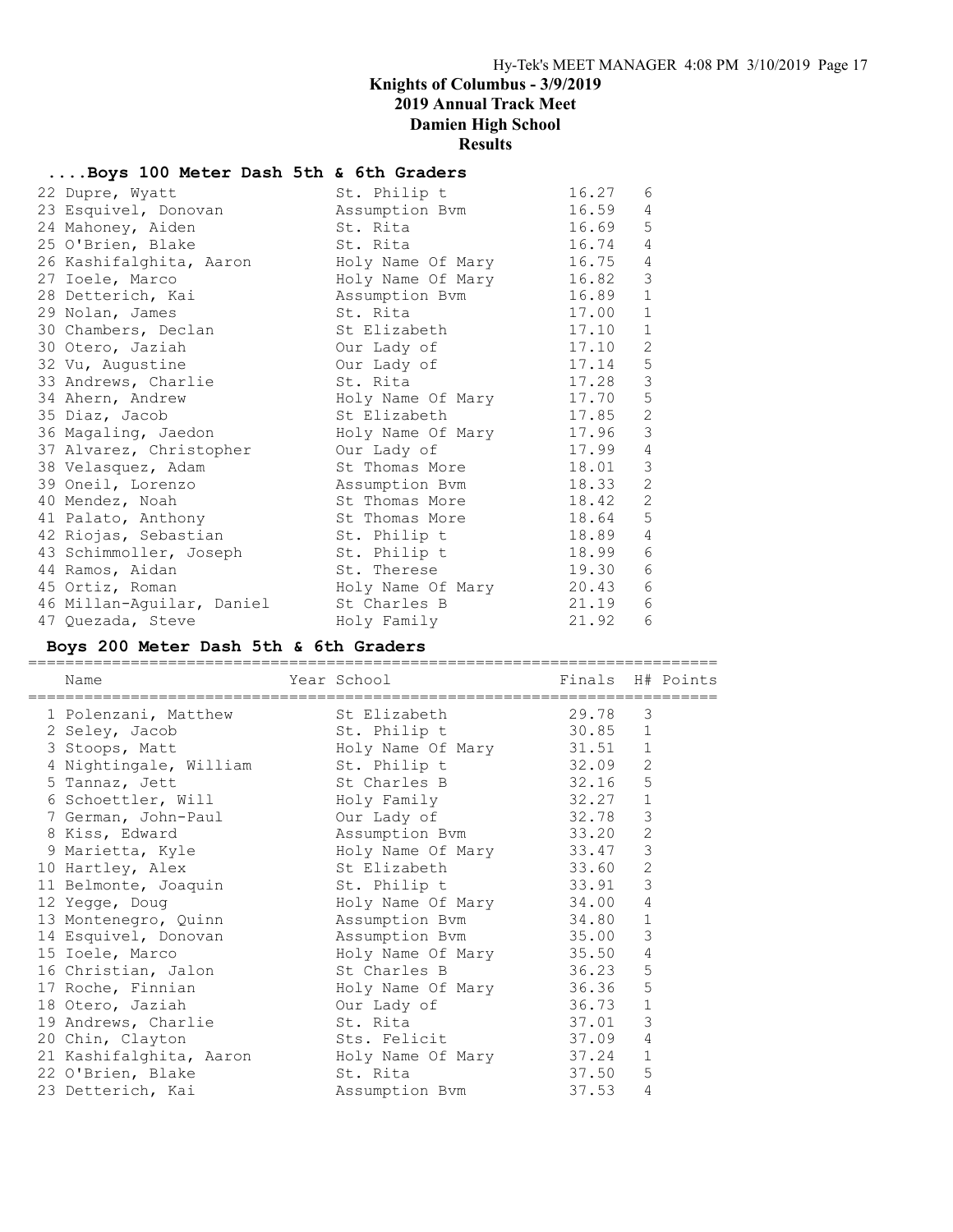#### ....Boys 200 Meter Dash 5th & 6th Graders

| 24 Hussain, Connor      | Sts. Felicit      | 37.55 | 3              |
|-------------------------|-------------------|-------|----------------|
| 25 Dupre, Wyatt         | St. Philip t      | 37.68 | $\overline{4}$ |
| 26 Alvarez, Christopher | Our Lady of       | 37.91 | $\overline{4}$ |
| 27 Chambers, Declan     | St Elizabeth      | 38.03 | - 5            |
| 28 Nunez, Enzo          | Sts. Felicit      | 38.75 | -2             |
| 29 Riojas, Sebastian    | St. Philip t      | 40.62 | 2              |
| 30 Palato, Anthony      | St Thomas More    | 41.63 | -2             |
| 31 Thomas, Mitchell     | Sts. Felicit      | 41.90 | 1              |
| 32 Esqueda, Justin      | Holy Name Of Mary | 42.12 | 2              |
| 33 Terni, Asher         | St. Rita          | 42.21 | 4              |
| 34 Ouezada, Steve       | Holy Family       | 48.93 | - 5            |
|                         |                   |       |                |

#### Boys 400 Meter Dash 5th & 6th Graders

========================================================================== Name Year School Finals H# Points ========================================================================== 1 Polenzani, Matthew St Elizabeth 1:06.00 2 2 Hickey, Joe St Elizabeth 1:10.12 1 3 Kiss, Edward Assumption Bvm 1:11.46 1 4 Smith, Luke St. Rita 1:12.30 3 5 Trisnadi, Sean Sts. Felicit 1:13.62 3 6 Alvarez, Daniel St. Philip t 1:15.64 2 7 Sandoval, Joseph St. Therese 1:18.04 1 8 Boskovich, Nathan St. Rita 1:19.06 1 9 Bragg, Jack St. Rita 1:19.87 2 10 Esquivel, Donovan Assumption Bvm 1:20.55 3 11 Bautista, Henry St. Philip t 1:20.77 1 12 Nolan, James St. Rita 1:21.45 1 13 Donaldson, Shav St. Rita 1:22.84 3 14 Gates, Gavin Assumption Bvm 1:23.14 2 15 Chin, Clayton Sts. Felicit 1:26.37 2 16 Santiago, Marc St. Philip t 1:28.60 3 17 LeDuff, Lucas St. Philip t 1:29.74 2 18 Oneil, Lorenzo Assumption Bvm 1:32.17 3

| Boys 800 Meter Run 5th & 6th Graders                                                                                                                                                                                         |                                                                                                                                                              |                                                                                                                       |  |
|------------------------------------------------------------------------------------------------------------------------------------------------------------------------------------------------------------------------------|--------------------------------------------------------------------------------------------------------------------------------------------------------------|-----------------------------------------------------------------------------------------------------------------------|--|
| Name                                                                                                                                                                                                                         | Year School                                                                                                                                                  | Finals Points                                                                                                         |  |
| 1 Pavon, Aaron<br>2 DeLeon, Zachary<br>3 Mendez, Mason<br>4 Smith, Luke<br>5 Hartley, Jack<br>6 Morente, Leland<br>7 Alvarez, Daniel<br>8 Sanchez, Abraham<br>9 Samaniego, Enzo<br>10 Boskovich, Nathan<br>11 Mahoney, Aiden | Sts. Felicit<br>St. Rita<br>St. Philip t<br>St. Rita<br>St Elizabeth<br>St. Philip t<br>St. Philip t<br>Sts. Felicit<br>Sts. Felicit<br>St. Rita<br>St. Rita | 2:39.19<br>2:41.35<br>2:48.82<br>2:51.23<br>2:51.82<br>2:53.65<br>2:58.61<br>2:59.80<br>3:05.03<br>3:14.66<br>3:18.50 |  |
| 12 Balcazar, Edison<br>13 Vinci, Michael<br>14 Gorocica, Luwi<br>15 Schimmoller, Joseph                                                                                                                                      | Our Lady of<br>Our Lady of<br>St. Rita<br>St. Philip t                                                                                                       | 3:21.91<br>3:22.71<br>3:23.57<br>3:27.59                                                                              |  |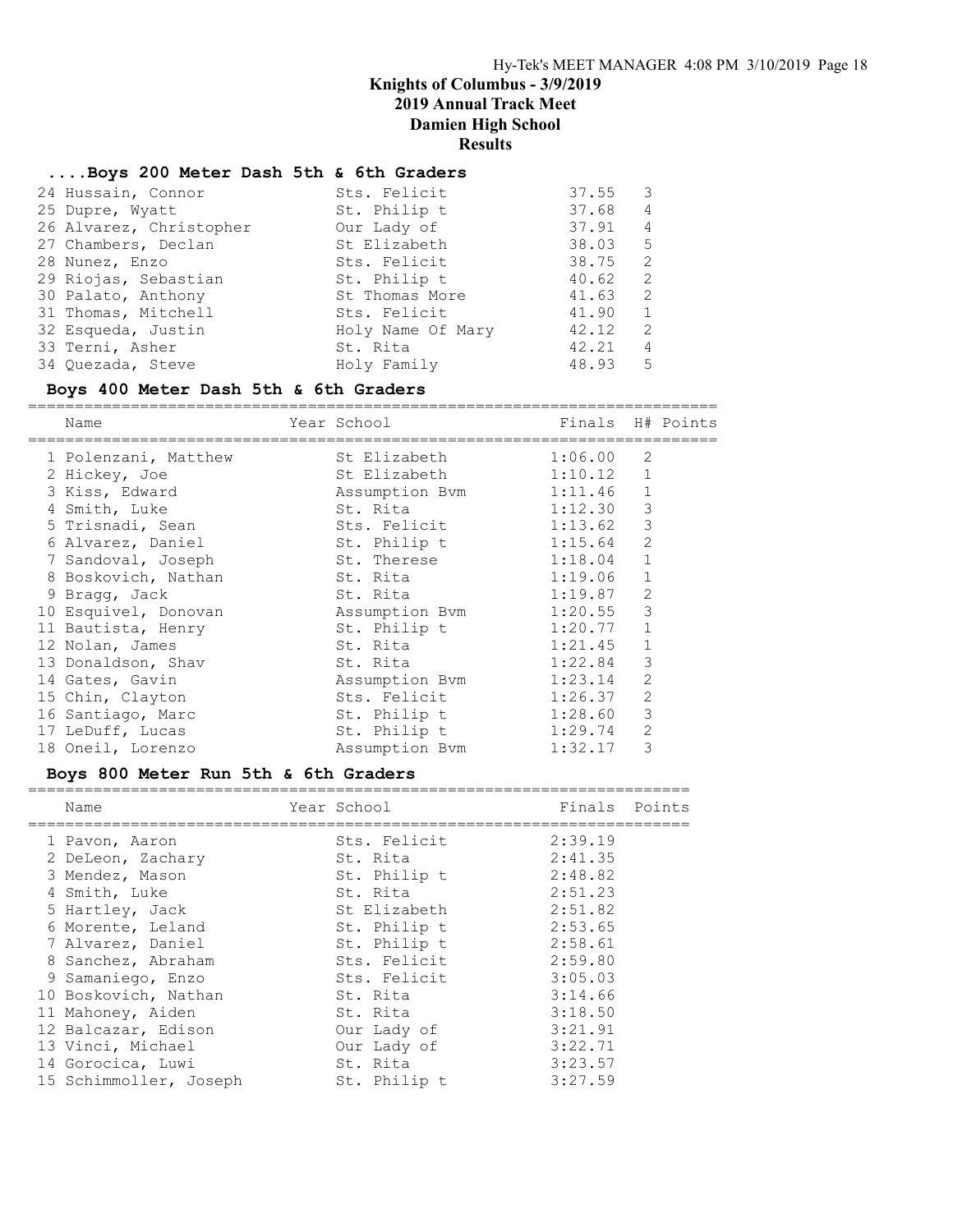....Boys 800 Meter Run 5th & 6th Graders

16 LeDuff, Lucas St. Philip t 3:29.51

#### Boys 1600 Meter Run 5th & 6th Graders

| Name                   | Year School    | Finals Points |
|------------------------|----------------|---------------|
| 1 Pavon, Aaron         | Sts. Felicit   | 5:47.31       |
| 2 DeLeon, Zachary      | St. Rita       | 5:53.08       |
| 3 Donaldson, Shav      | St. Rita       | 6:26.17       |
| 4 Nightingale, William | St. Philip t   | 6:47.57       |
| 5 Bautista, Henry      | St. Philip t   | 6:49.24       |
| 6 Gates, Gavin         | Assumption Bym | 6:53.51       |
| 7 Gorocica, Luwi       | St. Rita       | 6:56.83       |

#### Boys 4x100 Meter Relay 5th & 6th Graders

==========================================================================

| School                               | Finals H# Points |                |  |
|--------------------------------------|------------------|----------------|--|
| 1 St. Rita 'A'                       | 1:02.60 2        |                |  |
| 2 Sts. Felicitas and Perpetua Sc 'A' | 1:04.11          | $\overline{2}$ |  |
| 3 St. Philip the Apostle School 'A'  | 1:04.71          |                |  |
| 4 Assumption Bym 'A'                 | 1:05.58          | $\frac{1}{2}$  |  |
| 5 St Elizabeth Parish School 'A'     | 1:05.94          | $\overline{1}$ |  |
| 6 St Thomas More 'A'                 | 1:07.18          | $\overline{1}$ |  |
| 7 Our Lady of the Assumption 'A'     | 1:07.36          | 2              |  |
| 8 Assumption Bym 'B'                 | 1:07.74          | $\overline{1}$ |  |
| 9 Holy Name Of Mary 'B'              | 1:10.30          | -2             |  |
| 10 Holy Name Of Mary 'A'             | 1:11.28          | $\mathcal{L}$  |  |

#### Boys 4x400 Meter Relay 5th & 6th Graders

| School                                                                                                                                  | Finals Points                            |  |
|-----------------------------------------------------------------------------------------------------------------------------------------|------------------------------------------|--|
| 1 Sts. Felicitas and Perpetua Sc 'A'<br>2 St Elizabeth Parish School 'A'<br>3 St. Philip the Apostle School 'A'<br>4 Assumption Bym 'A' | 4:50.95<br>4:59.83<br>5:05.17<br>5:26.51 |  |
| 5 Sts. Felicitas and Perpetua Sc<br>$'$ $\mathsf{B}$                                                                                    | 6:03.41                                  |  |

#### Boys 800 Sprint Medley 5th & 6th Graders

| School                              | Finals Points |  |
|-------------------------------------|---------------|--|
| 1 St. Rita 'A'                      | $2.26$ 43     |  |
| 2 St. Philip the Apostle School 'A' | 2:38.17       |  |

#### Boys Long Jump 5th & 6th Graders

| Name |                      | Year School  |                 | Finals H# Points |
|------|----------------------|--------------|-----------------|------------------|
|      | 1 Hickey, Joe        | St Elizabeth | $13 - 08.00$    |                  |
|      | 2 Seley, Jacob       | St. Philip t | $12 - 09.00$    | - 3              |
|      | 3 Polenzani, Matthew | St Elizabeth | $12 - 05.00$    |                  |
|      | 3 Seley, Trentan     | St. Philip t | $12 - 0.5$ . 00 |                  |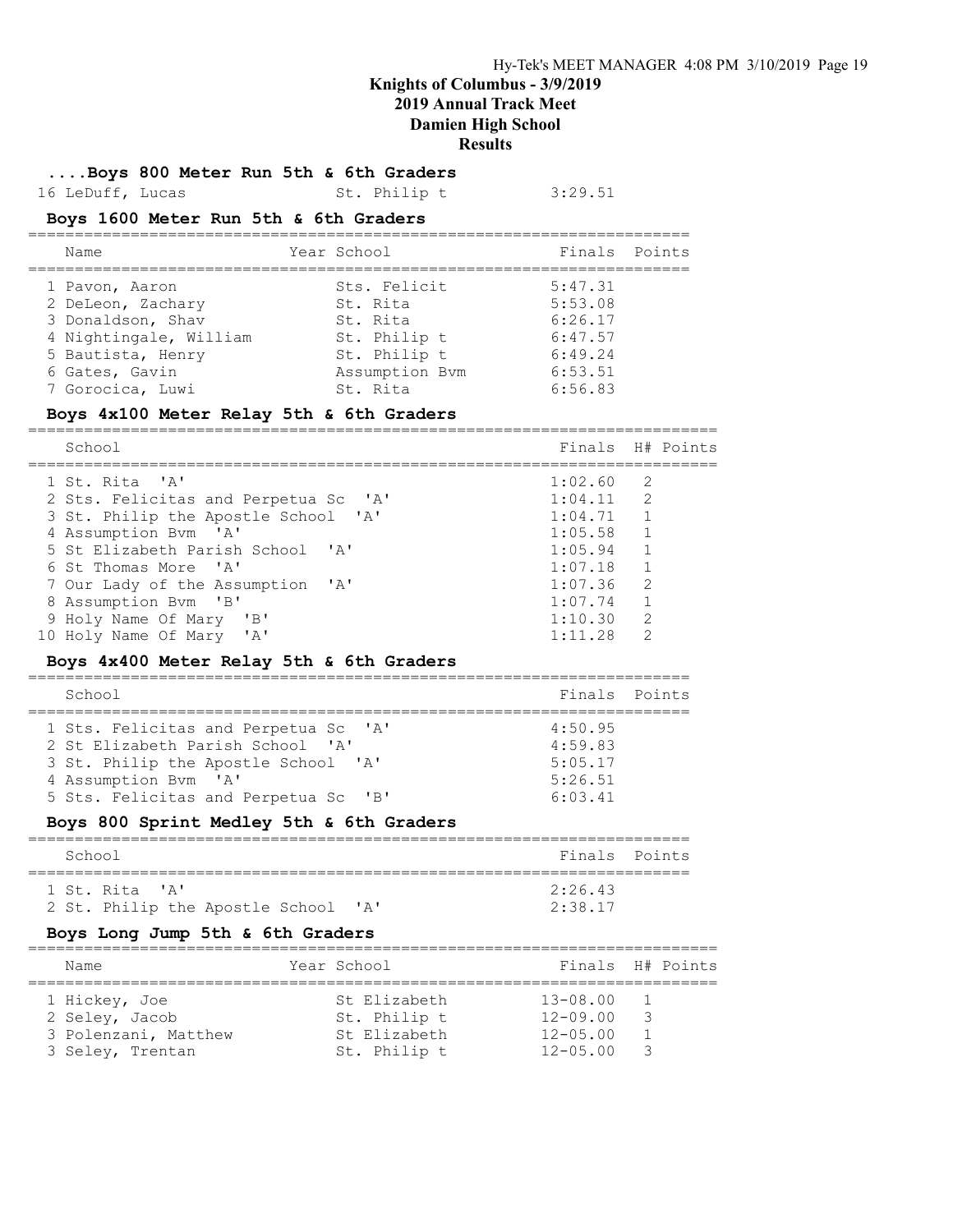# ....Boys Long Jump 5th & 6th Graders

| 5 Smith, Luke           | St. Rita                       | $12 - 02.00$ | $\mathbf{1}$   |
|-------------------------|--------------------------------|--------------|----------------|
| 6 Tannaz, Jett          | St Charles B 11-10.00          |              | 5 <sub>5</sub> |
| 6 Stoops, Matt          | $Holy$ Name Of Mary $11-10.00$ |              | $\overline{3}$ |
| 8 German, John-Paul     | Our Lady of                    | $11 - 07.00$ | $\overline{c}$ |
| 9 Castellanes, Gavin    | Sts. Felicit                   | $11 - 02.00$ | $\overline{2}$ |
| 10 Dwyer, Gavin         | St Elizabeth                   | 10-09.00     | 4              |
| 11 Christian, Jalon     | St Charles B                   | 10-08.00     | 5              |
| 12 Santiago, Marc       | St. Philip t 10-07.00          |              | $1\,$          |
| 13 Sandoval, Joseph     | St. Therese                    | $10 - 06.00$ | $\mathbf{1}$   |
| 13 Yegge, Doug          | Holy Name Of Mary 10-06.00     |              | 4              |
| 15 Yan, Brandon         | St. Philip $t = 10-04.00$      |              | $\mathfrak{Z}$ |
| 15 Chambers, Declan     | St Elizabeth                   | 10-04.00     | 4              |
| 17 Alvarez, Daniel      | St. Philip t 10-03.00          |              | $\,1$          |
| 18 Balcazar, Edison     | Our Lady of 10-00.00           |              | $\mathfrak{Z}$ |
| 19 O'Brien, Blake       | St. Rita                       | $9 - 11.00$  | $\mathbbm{1}$  |
| 20 Hartley, Alex        | St Elizabeth                   | 9-08.00      | $\mathcal{S}$  |
| 20 Nunez, Enzo          | Sts. Felicit                   | 9-08.00      | $\overline{c}$ |
| 22 Ioele, Marco         | Holy Name Of Mary 9-05.00      |              | $\overline{4}$ |
| 23 Lund, Joseph         | Assumption Bvm 9-04.00         |              | $\mathbf 1$    |
| 24 Marietta, Kyle       | Holy Name Of Mary 9-03.00 4    |              |                |
| 25 Samaniego, Enzo      | Sts. Felicit                   | $9 - 00.00$  | $\mathbf{2}$   |
| 26 Otero, Jaziah        | Our Lady of                    | $8 - 09.00$  | $\mathcal{S}$  |
| 27 Kashifalghita, Aaron | Holy Name Of Mary              | $8 - 08.00$  | $\mathbb S$    |
| 28 Magaling, Jaedon     | Holy Name Of Mary              | $8 - 04.00$  | 4              |
| 28 Mendez, Mason        | St. Philip t                   | $8 - 04.00$  | 5              |
| 30 Ahern, Andrew        | Holy Name Of Mary              | $7 - 10.00$  | $\overline{4}$ |
| 31 Thomas, Mitchell     | Sts. Felicit                   | $7 - 07.00$  | $\mathbf{2}$   |
| 32 Vinci, Michael       | Our Lady of                    | $7 - 05.00$  | $\mathfrak{Z}$ |
| 33 Olea, Alejandro      | Sts. Felicit                   | 7-00.00      | $\sqrt{2}$     |
| 34 Oneil, Lorenzo       | Assumption Bvm 6-03.00         |              | $\mathbf{2}$   |
| 35 Ortiz, Roman         | Holy Name Of Mary 6-01.00      |              | 5              |
| 36 Esqueda, Justin      | Holy Name Of Mary              | $5 - 04.00$  | $\overline{4}$ |

### Boys Shot Put 5th & 6th Graders

| Name                    | Year School    | Finals H# Points |                |  |
|-------------------------|----------------|------------------|----------------|--|
| 1 Hickey, Joe           | St Elizabeth   | 31-08.00         | 2              |  |
| 2 Nolan, James          | St. Rita       | $25 - 07.50$     | 2              |  |
| 3 Sanchez, Abraham      | Sts. Felicit   | 22-07.00         | 2              |  |
| 4 Otero, Jaziah         | Our Lady of    | $22 - 02.00$     | $\overline{4}$ |  |
| 5 Gates, Gavin          | Assumption Bvm | $21 - 10.00$     | 1              |  |
| 6 Mahoney, Aiden        | St. Rita       | $21 - 05.50$     | $\mathbf{1}$   |  |
| 7 Vu, Augustine         | Our Lady of    | $20 - 02.00$     | $\mathbf{1}$   |  |
| 8 Bautista, Henry       | St. Philip t   | 19-06.00         | 3              |  |
| 9 Hussain, Connor       | Sts. Felicit   | $19 - 03.50$     | 2              |  |
| 10 Diaz, Jacob          | St Elizabeth   | 19-01.00         | 3              |  |
| 11 Gorocica, Luwi       | St. Rita       | 18-06.00         | $\mathbf{1}$   |  |
| 12 Riojas, Sebastian    | St. Philip t   | 17-06.00         | 3              |  |
| 13 Esquivel, Donovan    | Assumption Bvm | $16 - 11.00$     | 3              |  |
| 13 Seley, Trentan       | St. Philip t   | $16 - 11.00$     | 4              |  |
| 15 Alvarez, Christopher | Our Lady of    | $16 - 09.00$     | 4              |  |
| 16 Bragg, Jack          | St. Rita       | $16 - 08.50$     |                |  |
| 17 Andrews, Charlie     | St. Rita       | $16 - 08.00$     | 2              |  |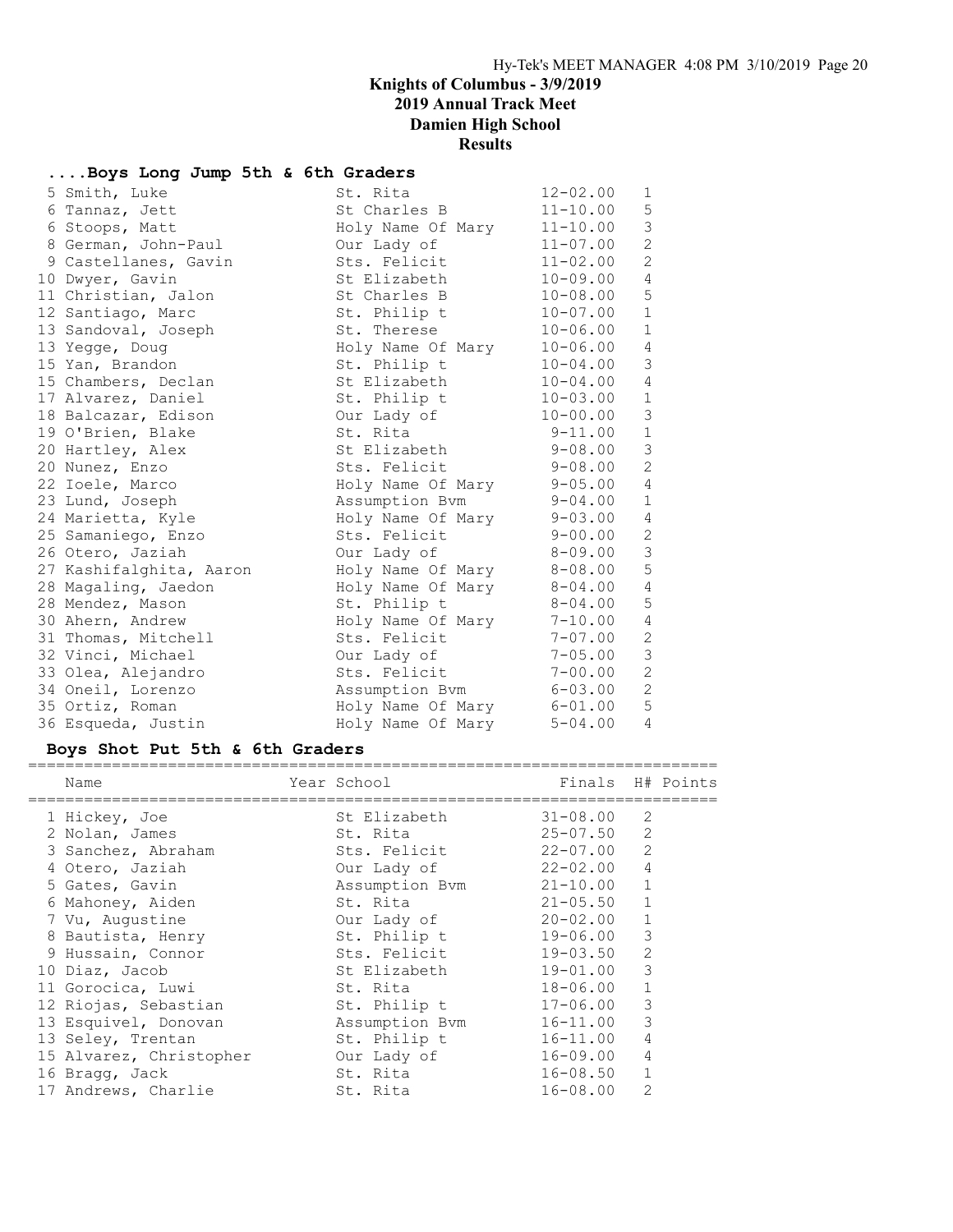#### ....Boys Shot Put 5th & 6th Graders

| 18 Palato, Anthony        | St Thomas More | $16 - 04.00$ |               |
|---------------------------|----------------|--------------|---------------|
| 19 Dupre, Wyatt           | St. Philip t   | $16 - 03.50$ | $\mathcal{L}$ |
| 20 Millan-Aquilar, Daniel | St Charles B   | $15 - 10.00$ | $\mathbf{1}$  |
| 21 Islas, Gilbert         | St. Philip t   | $15 - 09.00$ | $\mathcal{L}$ |
| 22 Terni, Asher           | St. Rita       | $15 - 08.00$ | $\mathcal{L}$ |
| 23 Schimmoller, Joseph    | St. Philip t   | $15 - 03.00$ | $\mathbf{1}$  |
| 24 Oneil, Lorenzo         | Assumption Bvm | $15 - 02.00$ | 3             |
| 24 Guzman, Domenic        | St. Philip t   | $15 - 02.00$ | 3             |
| 26 Detterich, Kai         | Assumption Bvm | $14 - 11.00$ | 3             |
| 27 Ouezada, Steve         | Holy Family    | $14 - 03.00$ | 3             |
|                           |                |              |               |

# Boys 100 Meter Dash 3rd & 4th Graders

========================================================================== Name Year School Finals H# Points ========================================================================== 1 McGowan, Dallas St Elizabeth 16.02 4 2 Duarte, Andrew St Thomas More 16.12 1 3 Moore, Matthew St. Rita 16.13 7 4 Campagna, Vince 5t. Philip t 16.27 1 5 Blackmon, Micah Holy Name Of Mary 16.40 7 6 Bitanga, Calum St. Philip t 16.46 2 7 Rojas, Mateo Our Lady of 16.58 5 8 Shaw, Frankie St Thomas More 16.72 2 9 Koshyk, Daniel St Charles B 16.73 2 9 Christian, Jacoby St Charles B 16.73 5 11 Traver, Jack and Holy Name Of Mary 16.77 3 12 Escobedo, Thomas St. Therese 16.78 1 13 Burns, Ethan Sts. Felicit 16.85 5 14 Tekippe, Roman St. Rita 16.95 7 15 Benitez, Kian Assumption Bvm 16.96 3 16 Ikeji-Etuba, Aaron Our Lady of 17.27 1 17 Ulrich, Griffin Holy Family 17.35 7 18 Ronga, Matteo Holy Family 17.52 4 19 Roche, Finnian and Holy Name Of Mary 17.56 1 20 Duong, Thay St. Philip t 17.65 6 21 Morzov, Lucas St. Rita 17.87 5 22 Islas, Gilbert St. Philip t 17.92 3 23 Robles, Raeden Holy Name Of Mary 17.95 1 24 Patterson, Bryce St. Rita 17.99 3 25 Barreras, Patrick Holy Family 18.02 1 26 Diaz, Andrew St Elizabeth 18.05 1 27 Dena, Noah St Thomas More 18.08 5 28 La Placa, Dominic Holy Name Of Mary 18.10 2 29 Canter, Thomas St. Therese 18.16 2 30 Cunningham, Michael Holy Family 18.27 2 31 Mercurio, Lorenzo Assumption Bvm 18.40 4 31 Ramos, Aidan St. Therese 18.40 6 33 Delgadillo, Anthony St Thomas More 18.52 6 33 Reyes, Joaquin St. Philip t 18.52 5 35 Longo, Cooper St. Philip t 18.54 3 36 Schmid, Sebastian Holy Family 18.69 3 37 Ismail, Omie Holy Family 18.72 5 38 Lambert, Cooper Our Lady of 18.77 4 39 Martinez, Raymond St. Rita 18.86 7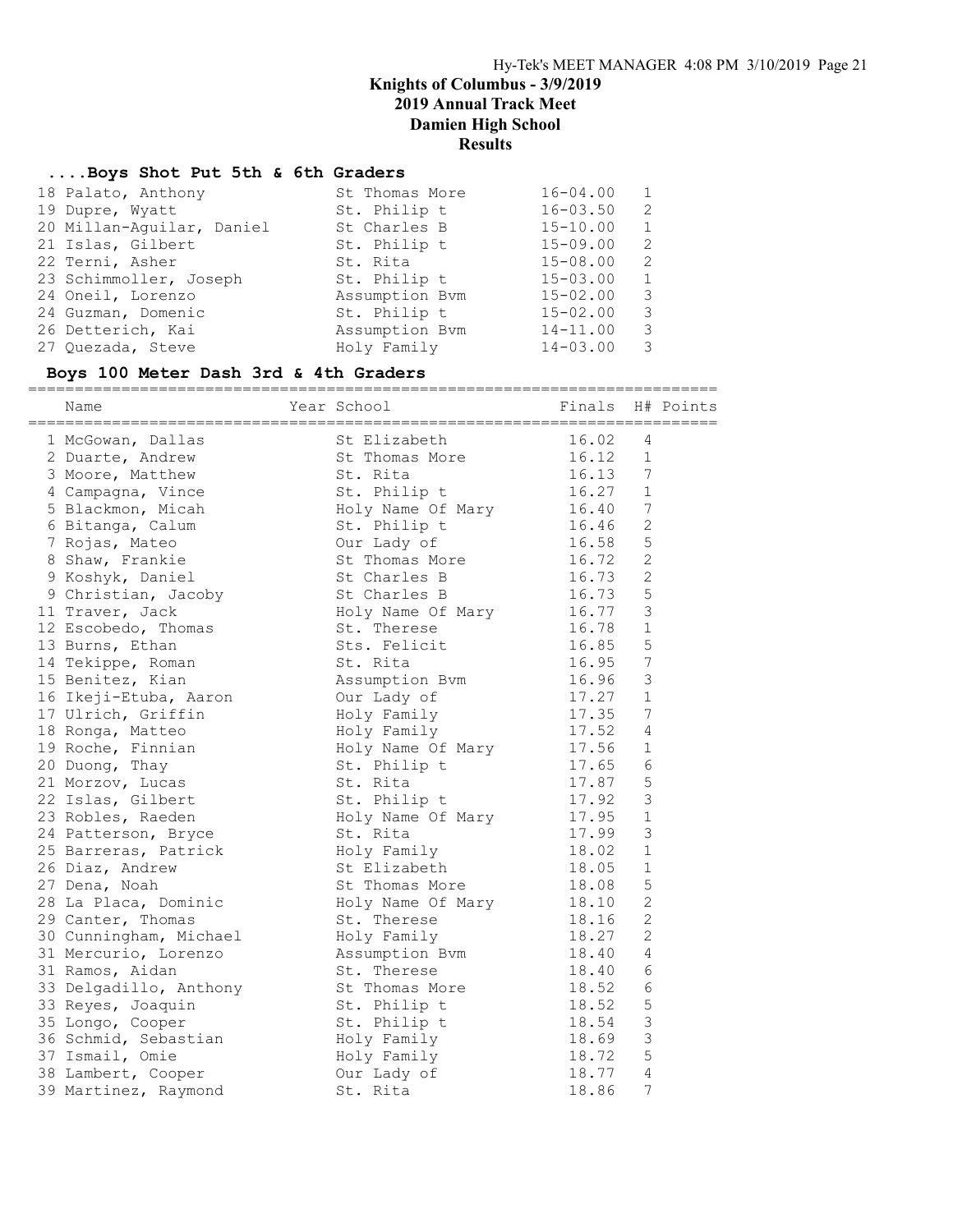#### ....Boys 100 Meter Dash 3rd & 4th Graders

| 40 Gaytan, Diego     | Holy Name Of Mary | 18.89 | 3              |
|----------------------|-------------------|-------|----------------|
| 41 Bell, Matthew     | Our Lady of       | 18.91 | 2              |
| 41 Sanchez, Caleb    | Holy Name Of Mary | 18.91 | 5              |
| 43 Underbrink, Gavin | St. Rita          | 18.95 | 6              |
| 44 Montano, Mateo    | St. Philip t      | 19.32 | 7              |
| 45 Harden, Nathan    | St. Philip t      | 19.33 | 4              |
| 46 Martinez, Evander | St. Rita          | 19.35 | $\overline{4}$ |
| 47 Rigali, Daniel    | St. Philip t      | 19.36 | 6              |
| 48 Moore, Mason      | St. Rita          | 19.89 | 2              |
| 49 Bauer, Anthony    | St. Rita          | 20.10 | 6              |
| 50 Dagata, Matthew   | Our Lady of       | 20.59 | 7              |
| 51 Mahoney, Brendan  | St. Rita          | 20.82 | 3              |
| 52 Quezada, Jesse    | Holy Family       | 20.88 | 6              |
| 53 Ahern, Christian  | Holy Name Of Mary | 20.98 | $\overline{4}$ |
| 54 Quezada, Steve    | Holy Family       | 21.02 | 6              |
| 55 Parra, Noah       | St. Therese       | 23.63 | $\overline{4}$ |
| 56 McElroy, Devin    | Sts. Felicit      | 27.76 | 7              |

#### Boys 200 Meter Dash 3rd & 4th Graders

========================================================================== Name Year School Finals H# Points ========================================================================== 1 Benitez, Kian Assumption Bvm 36.12 3 2 Koshyk, Daniel St Charles B 36.62 4 3 Ronga, Matteo Holy Family 36.70 2 4 Tekippe, Roman St. Rita 36.76 3 5 Burns, Ethan Sts. Felicit 36.81 2 6 Escobedo, Thomas St. Therese 37.29 4 7 Ikeji-Etuba, Aaron Our Lady of 37.39 1 8 Casani, Kane St. Philip t 38.43 1 9 Duong, Thay St. Philip t 38.70 2 10 Patterson, Bryce St. Rita 39.42 4 11 Morzov, Lucas St. Rita 39.61 1 12 Diaz, Andrew St Elizabeth 40.20 1 13 McElroy, Devin Sts. Felicit 40.25 1 14 Martinez, Raymond St. Rita 40.46 3 15 Canter, Thomas St. Therese 41.01 4 16 Underbrink, Gavin St. Rita 11.05 1 17 Lambert, Cooper Cour Lady of 41.40 4 18 Sanchez, Caleb Holy Name Of Mary 41.46 3 19 Trotter, Nathan Holy Family 41.48 3 20 Harden, Nathan St. Philip t 42.75 1 21 Mercurio, Lorenzo Assumption Bvm 43.74 4 22 Reyes, Joaquin St. Philip t 44.04 4 23 Martinez, Evander St. Rita 44.39 2 24 Castellanes, Gavin Sts. Felicit 45.22 4 25 Montano, Mateo St. Philip t 45.39 2 26 Rigali, Daniel St. Philip t 46.91 3 27 Lambert, Carter **Carter** Our Lady of  $47.16$  2 28 Quezada, Jesse Holy Family 51.13 3 29 Parra, Noah St. Therese 57.12 2 30 Dagata, Matthew Our Lady of 57.34 2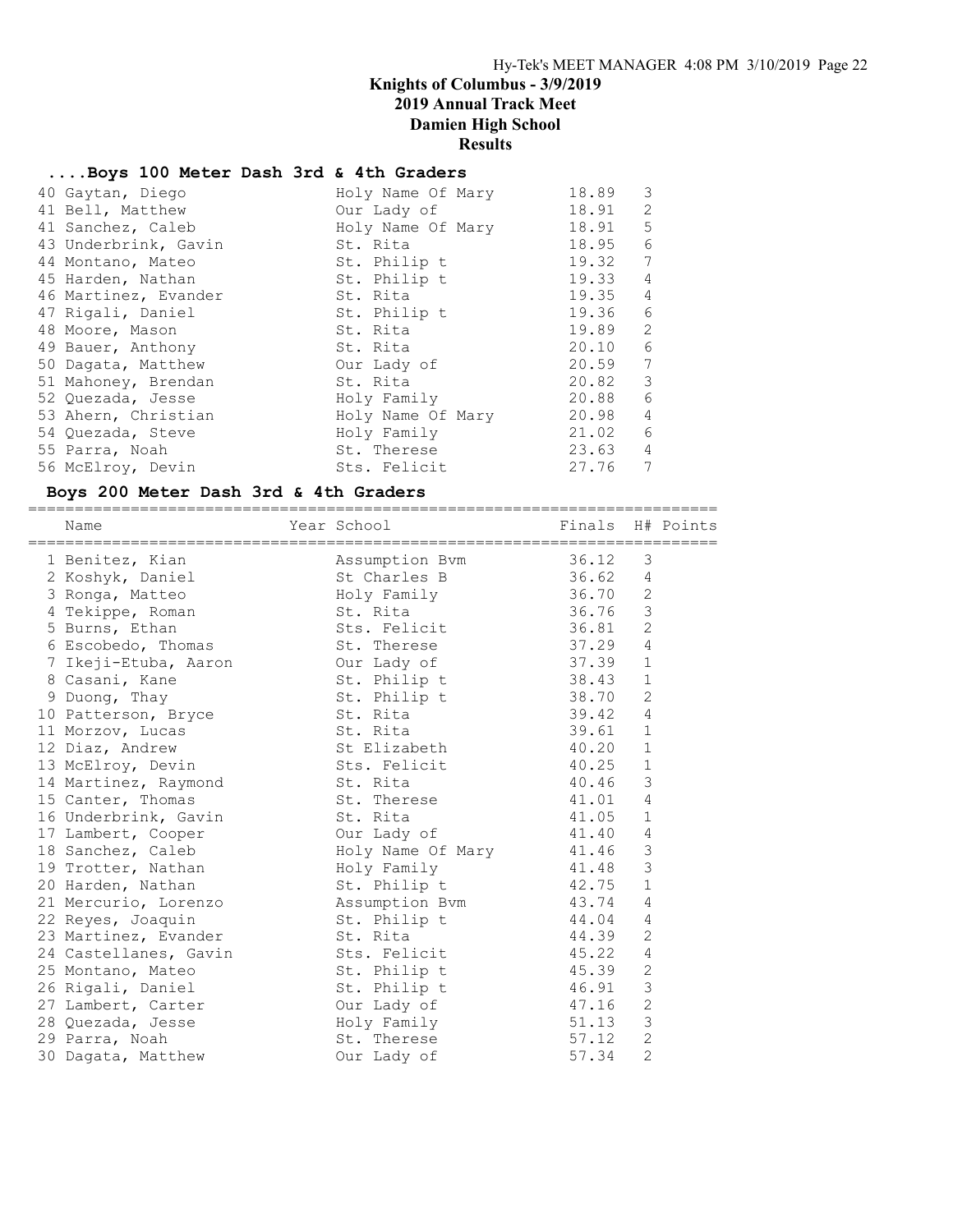### Boys 4x100 Meter Relay 3rd & 4th Graders

| School                              |             | Finals H# Points |
|-------------------------------------|-------------|------------------|
| 1 St Thomas More 'A'                | $1:09.38$ 1 |                  |
| 2 St. Rita 'B'                      | $1:10.29$ 2 |                  |
| 3 St. Philip the Apostle School 'A' | 1:11.49     |                  |
| 4 Holy Family 'A'                   | 1:13.81     | $\overline{2}$   |
| 5 St. Philip the Apostle School 'B' | $1:15.35$ 2 |                  |
| 6 Holy Name Of Mary 'A'             | 1:16.80     |                  |
| 7 Our Lady of the Assumption 'A'    | 1:19.11     |                  |
| 8 St. Therese Carmelite 'A'         | 1:20.52     | $\overline{2}$   |
| 9 St. Rita 'A'                      | 1:21.09     |                  |

#### Boys Long Jump 3rd & 4th Graders

==========================================================================

| Name                                       | Year School               | Finals       |                | H# Points |
|--------------------------------------------|---------------------------|--------------|----------------|-----------|
| 1 Smith, Luke                              | St. Rita                  | 12-02.00     | 2              |           |
| 2 Campagna, Dominic                        | St. Philip t              | $10 - 07.00$ | $\mathbf{1}$   |           |
| 3 Sandoval, Joseph                         | St. Therese               | $10 - 06.00$ | $\mathbf{1}$   |           |
| 4 Campagna, Vince                          | St. Philip t              | $9 - 08.00$  | 3              |           |
| 4 Roche, Finnian                           | Holy Name Of Mary 9-08.00 |              | $\overline{4}$ |           |
| 6 Montano, Mateo                           | St. Philip t              | $9 - 03.00$  | $\overline{4}$ |           |
| 7 Reyes, Joaquin                           | St. Philip t              | $9 - 00.00$  | 5              |           |
| 8 Robles, Raeden                           | Holy Name Of Mary         | $8 - 11.00$  | 3              |           |
| 9 Koshyk, Daniel                           | St Charles B 8-10.00      |              | 5              |           |
| 10 Ronga, Matteo                           | Holy Family               | $8 - 09.00$  | $\overline{4}$ |           |
| 11 Benitez, Kian                           | Assumption Bvm            | $8 - 04.00$  | 5              |           |
| 12 McGowan, Dallas                         | St Elizabeth 8-03.00      |              | 3              |           |
| 13 LeDuff, Lucas                           | St. Philip t              | $8-02.00$    | $\mathbf{1}$   |           |
| 14 Diaz, Andrew                            | St Elizabeth 8-00.00      |              | $\overline{4}$ |           |
| 15 Morzov, Lucas                           | St. Rita                  | $7 - 07.00$  | $\overline{c}$ |           |
| 16 Moore, Mason                            | St. Rita                  | $7 - 05.00$  | $1\,$          |           |
| 17 Cunningham, Michael Moly Family         |                           | 7-03.00      | 5              |           |
| 18 Ramos, Aidan                            | St. Therese               | $6 - 11.00$  | $\overline{c}$ |           |
| 19 Castellanes, Gavin Sts. Felicit 6-10.00 |                           |              | $\mathcal{S}$  |           |
| 20 Underbrink, Gavin                       | St. Rita                  | $6 - 08.00$  | $\overline{2}$ |           |
| 20 Ismail, Omie                            | Holy Family               | $6 - 08.00$  | $\overline{4}$ |           |
| 22 Mahoney, Brendan                        | St. Rita                  | $6 - 06.00$  | $\mathbf{1}$   |           |
| 23 LeBrun, Sebastian St. Philip t          |                           | $6 - 04.00$  | $\mathbf{1}$   |           |
| 24 Martinez, Evander                       | St. Rita                  | $5 - 10.00$  | $\mathbf{1}$   |           |
| 25 Duong, Thay                             | St. Philip t              | $4 - 11.00$  | $\overline{4}$ |           |
| 26 Bell, Matthew                           | Our Lady of               | $4 - 07.00$  | $\mathcal{S}$  |           |
| 26 Mercurio, Lorenzo                       | Assumption Bvm            | 4-07.00      | 5              |           |
| 28 Lambert, Cooper                         | Our Lady of               | $4 - 05.00$  | $\overline{4}$ |           |
| 29 Ahern, Christian                        | Holy Name Of Mary         | $2 - 07.00$  | 4              |           |

#### Boys Javelin Throw 3rd & 4th Graders

========================================================================== Name Year School Finals H# Points ========================================================================== 1 Casani, Kane St. Philip t 124-05 1 2 Benitez, Kian Assumption Bvm 111-00 3 3 Mahoney, Brendan St. Rita 102-00 1 4 Sanchez, Caleb Holy Name Of Mary 99-00 1